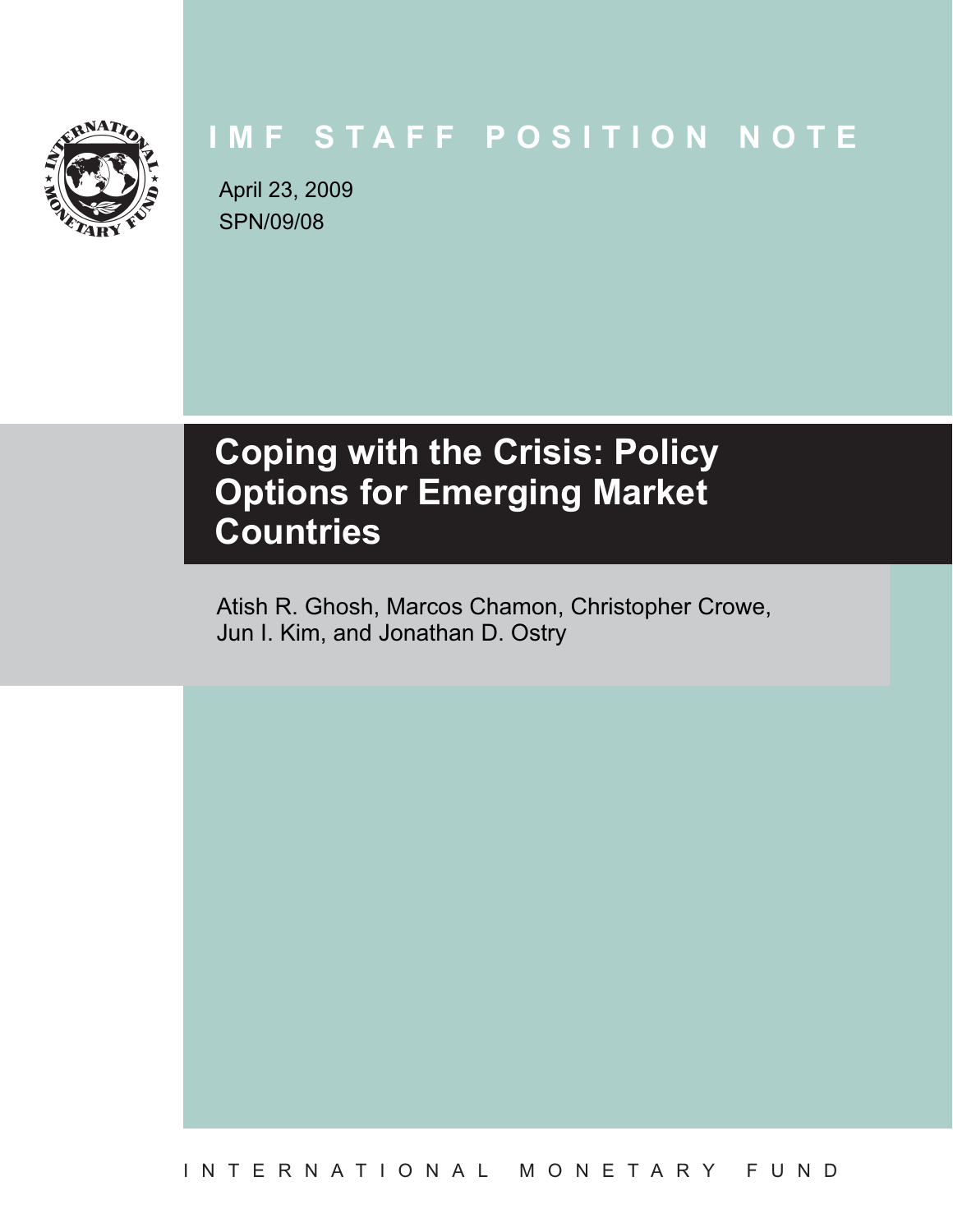# INTERNATIONAL MONETARY FUND

# **Coping with the Crisis: Policy Options for Emerging Market Countries**<sup>1</sup>

Prepared by the Research Department Atish R. Ghosh, Marcos Chamon, Christopher Crowe, Jun I. Kim, and Jonathan D. Ostry

# April 23, 2009

|              | Contents                                                                | Page |
|--------------|-------------------------------------------------------------------------|------|
|              |                                                                         |      |
| I.           |                                                                         |      |
|              |                                                                         |      |
|              |                                                                         |      |
|              |                                                                         |      |
|              |                                                                         |      |
|              |                                                                         |      |
|              | Figures                                                                 |      |
| 1.           |                                                                         |      |
| 2.           |                                                                         |      |
| 3.           |                                                                         |      |
| <b>Boxes</b> |                                                                         |      |
| 1.           |                                                                         |      |
| 2.           |                                                                         |      |
| 3.           | Evidence on Effectiveness and Procyclicality of Fiscal Policy in EMEs22 |      |
| 4.           |                                                                         |      |

<sup>&</sup>lt;sup>1</sup> We would like to thank Olivier Blanchard, Guillermo Calvo, Simeon Djankov, and numerous colleagues at the IMF for their useful comments. The views expressed in this paper, however, are those of the authors and do not necessarily reflect the views of the IMF, its Executive Board, or management.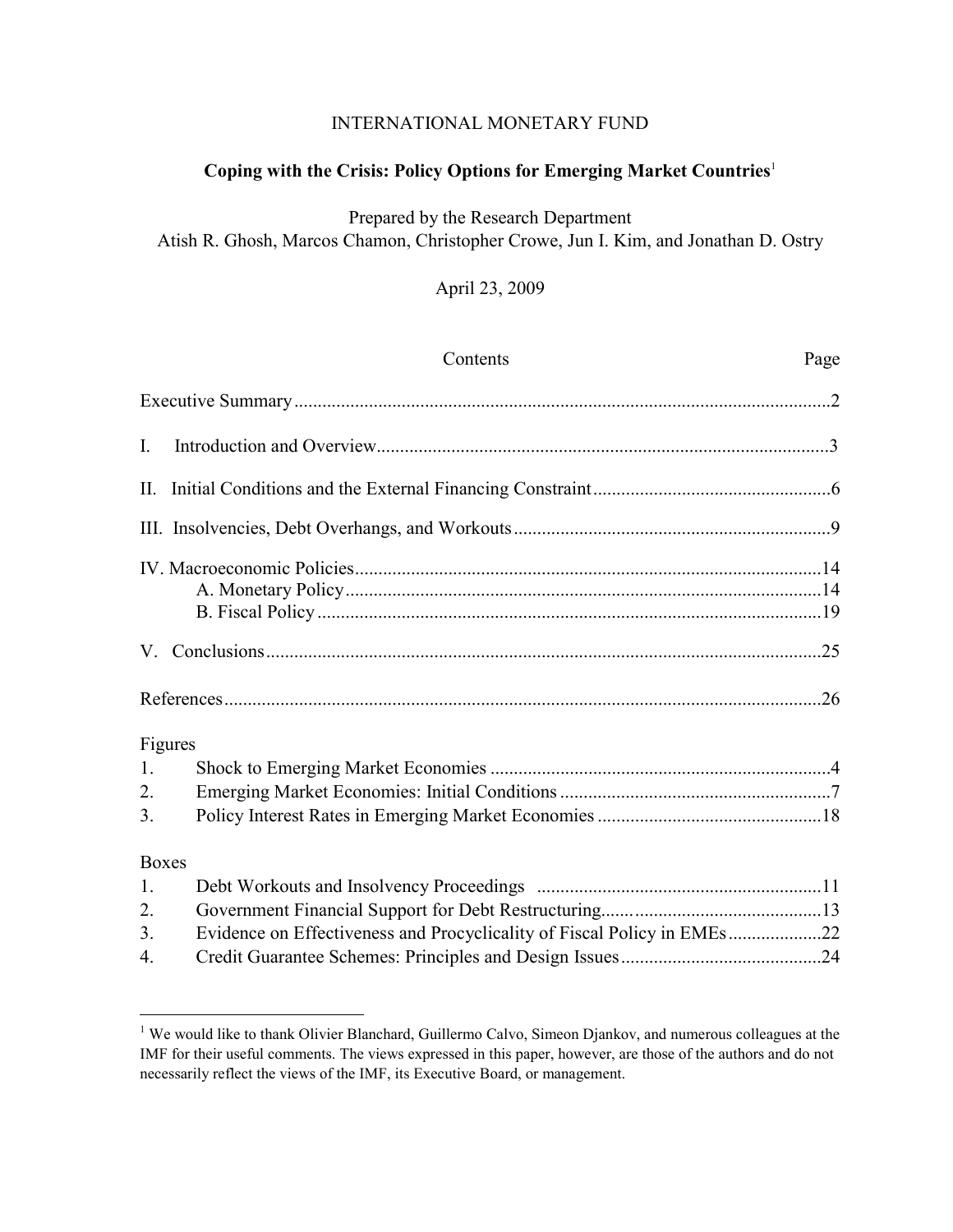#### **EXECUTIVE SUMMARY**

**The current financial turmoil is confronting emerging market economies (EMEs) with two shocks**: a "sudden stop" of capital inflows driven by global deleveraging, and a collapse in export demand associated with the global slump. Although some EMEs were already ripe for a homegrown crisis following unsustainable credit booms or fiscal policies, and face large debt overhangs, the majority were just innocent bystanders. This note outlines policies to help solve the debt overhang and bring about recovery in both groups of countries.

**A key ingredient will be greater official financing** to expand the "policy space" available to EMEs to pursue supportive macroeconomic policies—including, in countries with large debt overhangs, by helping to meet the fiscal outlays (such as bank recapitalization costs) associated with the resolution of that overhang. The International Monetary Fund (IMF), through new and existing instruments, stands ready to provide such support as required and in concert with other international financial institutions. Another key ingredient will be policies to protect the poor and other vulnerable groups.

**An important first step is to ensure an adequate framework to facilitate rapid debt workouts**. Debt restructuring mechanisms can provide greater scope for monetary easing by reducing the negative repercussions of exchange rate depreciation on unhedged balance sheets. Depending on circumstances, restructuring can be done ex post (recapitalizing banks after they suffer losses), or more proactively. However, the large outlays required to restore banks' solvency may limit room for conventional fiscal expansion.

**Except where the loss of confidence in the currency precludes it, the basic thrust of monetary policy should be toward easing,** given the evident global deflationary pressures and widening interest differentials with respect to advanced countries. Quantitative measures may also be appropriate in some cases. However, central banks need to remain mindful of the trade-off between the growth-enhancing effects of looser policy versus the negative impact of exchange rate depreciation on unhedged balance sheets. Foreign exchange reserves can be used to prevent excessive depreciation or—in some cases—to substitute for foreign credit lines to banks, allowing the latter to maintain domestic lending operations.

**Depending on the available fiscal space, expansionary fiscal policy should also be deployed to support economic activity**. Although the empirical evidence is not conclusive, conventional fiscal multipliers may be relatively small in EMEs, and the impact of fiscal stimulus on activity is more uncertain. This calls for a variety of fiscal measures that could include some less conventional steps such as providing credit guarantees.

**It is critical that EMEs have a credible exit strategy**. Monetary policy should not be loosened too quickly, as a rapid reversal would damage credibility. The same holds for fiscal policy interventions, where the stimulus should not be withdrawn too soon but may require a credible exit strategy that places government finances on a long-term sustainable footing. This would help contain the costs of financing the short-term stimulus, and have an additional benefit of strengthening investor confidence and facilitating the resumption of capital inflows in the recovery phase.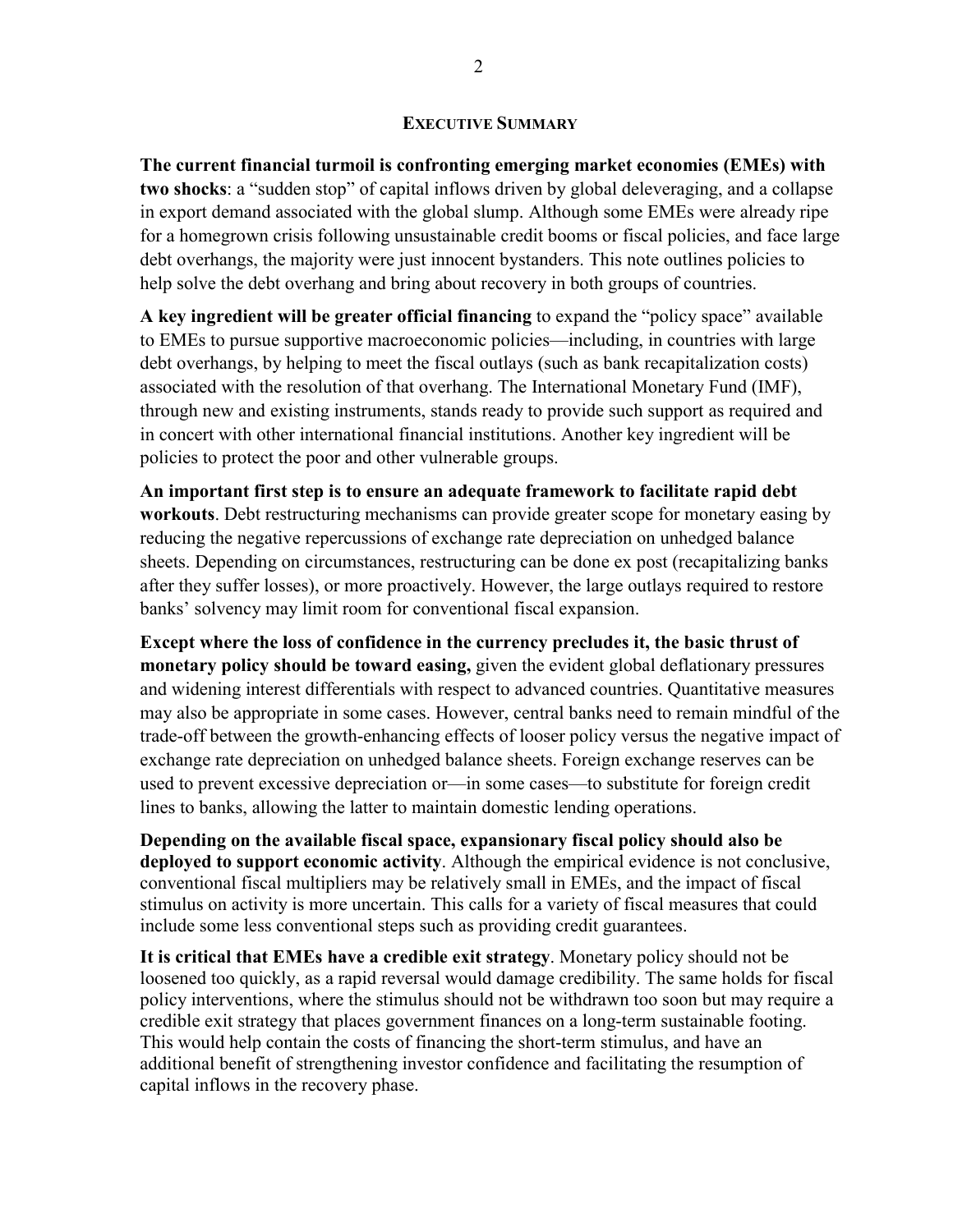#### **I. INTRODUCTION AND OVERVIEW**

The current financial turmoil is confronting emerging market economies (EMEs) with two shocks—a "sudden stop" of capital inflows resulting from the global deleveraging process, and a collapse in export demand associated with the global recession—that in turn are leading to sharply tighter domestic credit conditions and slumping aggregate demand (Figure 1). This note discusses, in broad terms, the main policy options for EMEs confronted by these shocks, recognizing that specific prescriptions must be tailored to individual country circumstances.

Given the global dimension of the crisis, country policies to attract financing are likely to be less effective: although some EMEs were ripe for crisis, in many cases, money is leaving due to global rather than to country factors. As such, solutions need to involve a global response through liquidity provision and macroeconomic stimulus. A broad range of countries have responded with massive macro policy easing and efforts to restore their financial sectors to health—and as these policies deliver results, global recession and deleveraging should subside, with favorable spillovers to EMEs. In the meantime, global liquidity provision by the International Monetary Fund (IMF) and other international financial institutions (IFIs) is a lifeboat for some EMEs that can reduce the severity of the global shock and allow countries to pursue supportive policies rather than measures destructive to national and international prosperity.

EMEs entered the global slump with different initial conditions. Some were ripe for a homegrown crisis associated with the end of unsustainable credit booms or fiscal policies; others were just bystanders caught up in the storm. In the first group, unsustainable booms have left in their wake debt overhangs (high levels of debt that will likely require restructuring and possibly write-downs), especially unhedged foreign currency (foreign exchange)– denominated debt. Disincentives to engage in unhedged foreign exchange borrowing should be considered to avoid a repeat of this crisis in the future. But the priority now is to pursue policies that are appropriate to solve the debt overhang and bring about recovery. Key elements of an appropriate policy package include (i) greater official financing, which expands the "policy space" available to EMEs to pursue supportive macroeconomic policies (including helping to meet bank recapitalization costs associated with debt restructuring), while instilling confidence that should limit downward pressures on exchange rates and other asset prices; (ii) strengthening bankruptcy procedures to reduce inefficiencies inherent in debt workouts/restructurings in the wake of the crisis; (iii) easing monetary policy to boost activity while guarding against excessive exchange rate depreciation and associated balance sheet repercussions; and (iv) pursuing expansionary fiscal policies without jeopardizing policy credibility and sustainability of the public finances.

*Insolvencies.* The financing and external demand shocks have resulted in significant downward pressures on emerging market currencies. Balance sheet effects and recessions are severely straining corporate and household sectors, and leading to the risk of widespread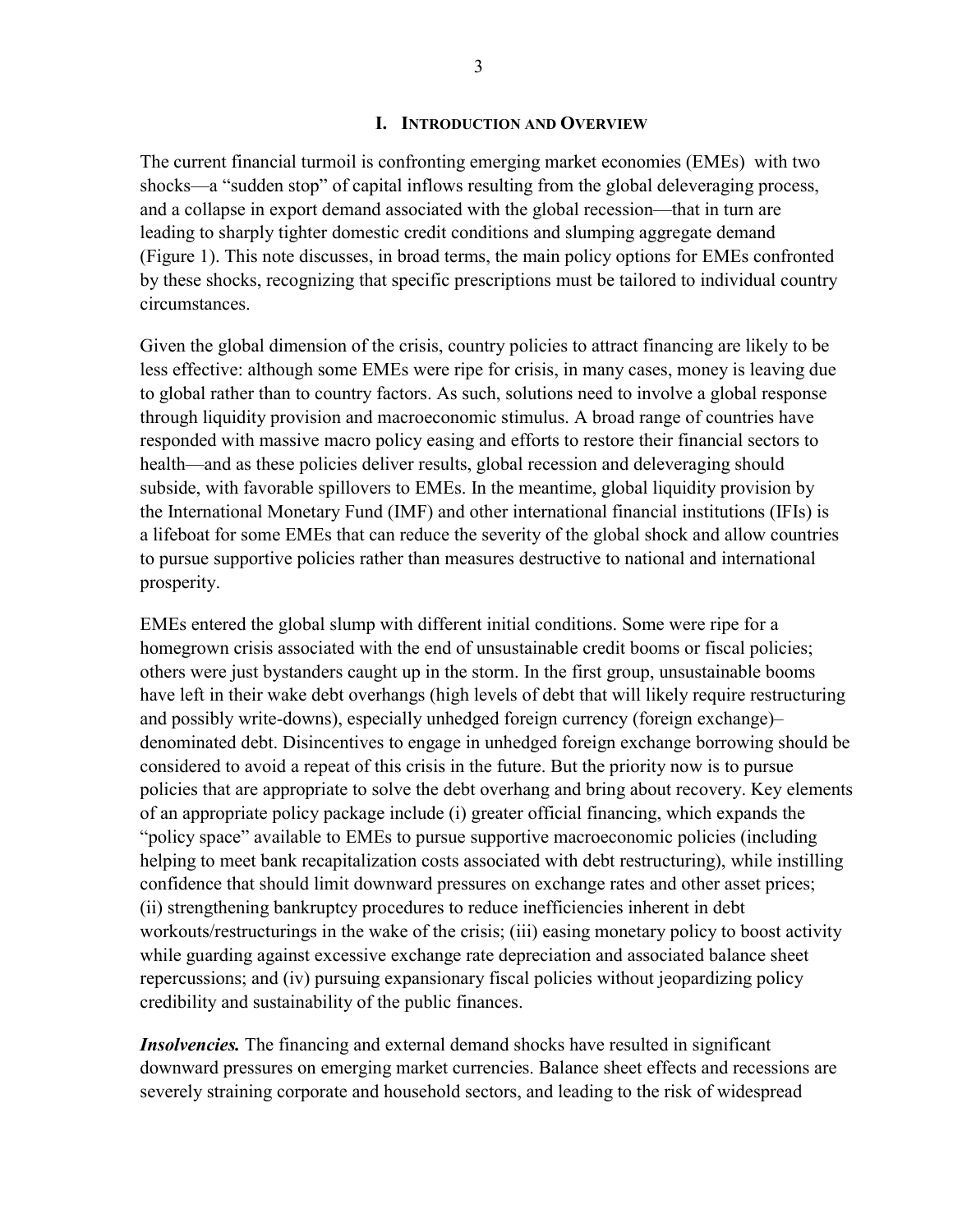

#### Figure 1. Shock to Emerging Market Economies

Source: IMF WEO database. Regional groupings: Asia includes: China, India, Indonesia, Korea, Malaysia, Philippines, Sri Lanka, and Thailand. Europe includes: Bosnia and Herzegovina, Bulgaria, Croatia, Czech Republic, Estonia, Hungary, Israel, Latvia, Lithuania, Poland, Romania, Russia, Slovak Republic, Slovenia, Turkey, and Ukraine. Latin America and Caribbean includes: Argentina, Brazil, Chile, Colombia, Costa Rica, Dominican Republic, Ecuador, El Salvador, Guatemala, Jamaica, Mexico, Panama, Peru, Uruguay, and Venezuela. Africa/Middle East/Central Asia includes: Algeria, Egypt, Jordan, Kazakhstan, Lebanon, Morocco, Pakistan, South Africa and Tunisia.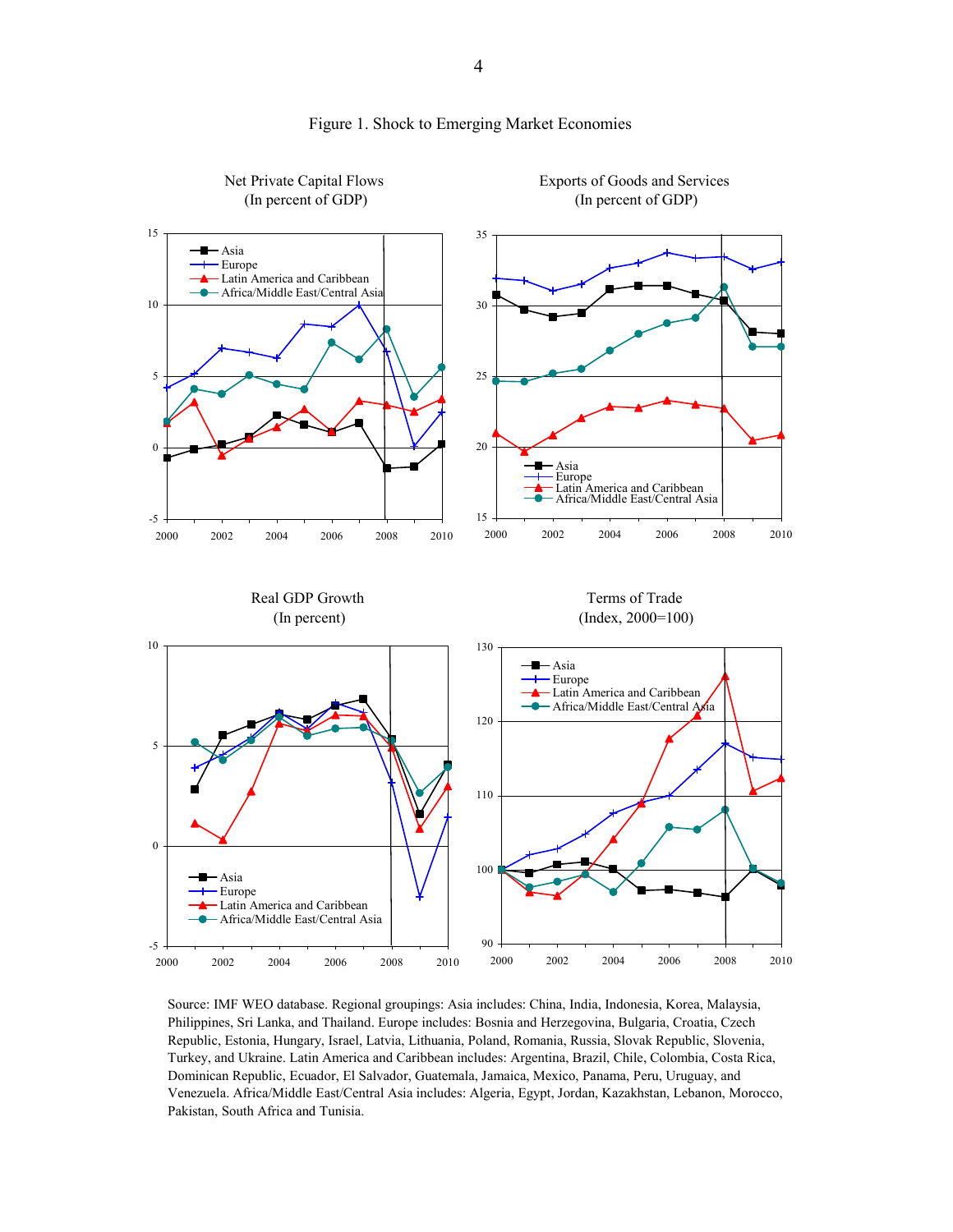insolvencies. Therefore, a critical element of the policy response is to ensure an adequate legal/institutional framework to facilitate rapid debt workouts. This is especially important where the debt overhang is large and—if unaddressed—is likely to extend the duration of recessions in concerned countries long after the global slump abates. Debt restructuring mechanisms need to be appropriate to country circumstances and avoid negative cross-border spillovers (including giving rise to chilling effects on a resumption of foreign capital to EMEs). Such mechanisms can provide greater scope for monetary policy easing by reducing the negative repercussions of exchange rate depreciation on unhedged balance sheets. In principle, they also help free up fiscal space by limiting the duration of the downturn and the cumulative cost of restoring financial sectors to health (which grows as restructuring is delayed). However, in practice, where there are large debt overhangs, there will likely be a

need for greater fiscal outlays in the short term to restore solvency in the core financial

system, with correspondingly less room for conventional fiscal expansion to support activity.

*Monetary policy.* As in advanced economies, the basic thrust of monetary policy in EMEs should be toward easing given the evident global deflationary pressures. This provides more room for inflation targeters to absorb depreciations without compromising policy credibility, though for countries with exchange rate pegs, the scope for easing will depend on whether or not the peg is retained. But in easing monetary policy, central banks need to be mindful of the trade-off between the benefits of lower interest rates and a weaker exchange rate for economic activity and exports, and the negative impact of depreciation on unhedged balance sheets. How much to let the exchange rate depreciate depends on a number of factors including initial overvaluation, the exchange rate regime, and balance sheet effects, as well as possible regional contagion and systemic implications. Lower policy interest rates, foreign exchange intervention, and, in some cases, quantitative measures can be used to achieve the appropriate degree of monetary easing and exchange rate stability.

*Fiscal policy.* Depending upon the available "fiscal space"—the scope for financing a deficit without undue crowding out of private activity, sharp increases in funding costs, or undermining debt sustainability—expansionary fiscal policy should also be deployed to support economic activity. In cases where there is a large debt overhang, part of the available fiscal space will be needed to help resolve that overhang and to pay the resulting financial recapitalization costs. Depending upon specific circumstances, it may be preferable to do this ex post (recapitalizing banks after they suffer losses), or proactively, for instance, converting foreign currency mortgages to domestic currency and compensating banks for losses (perhaps with a haircut). Although the empirical evidence is not conclusive, conventional fiscal multipliers may be smaller in emerging market countries and the impact of fiscal stimulus on activity is more uncertain. This calls for a variety of fiscal measures that could include some unconventional steps such as providing credit guarantees on domestic borrowing.

The remainder of this note is organized as follows. Section II discusses initial conditions and constraints implied by the loss of external financing. Section III takes up the need to deal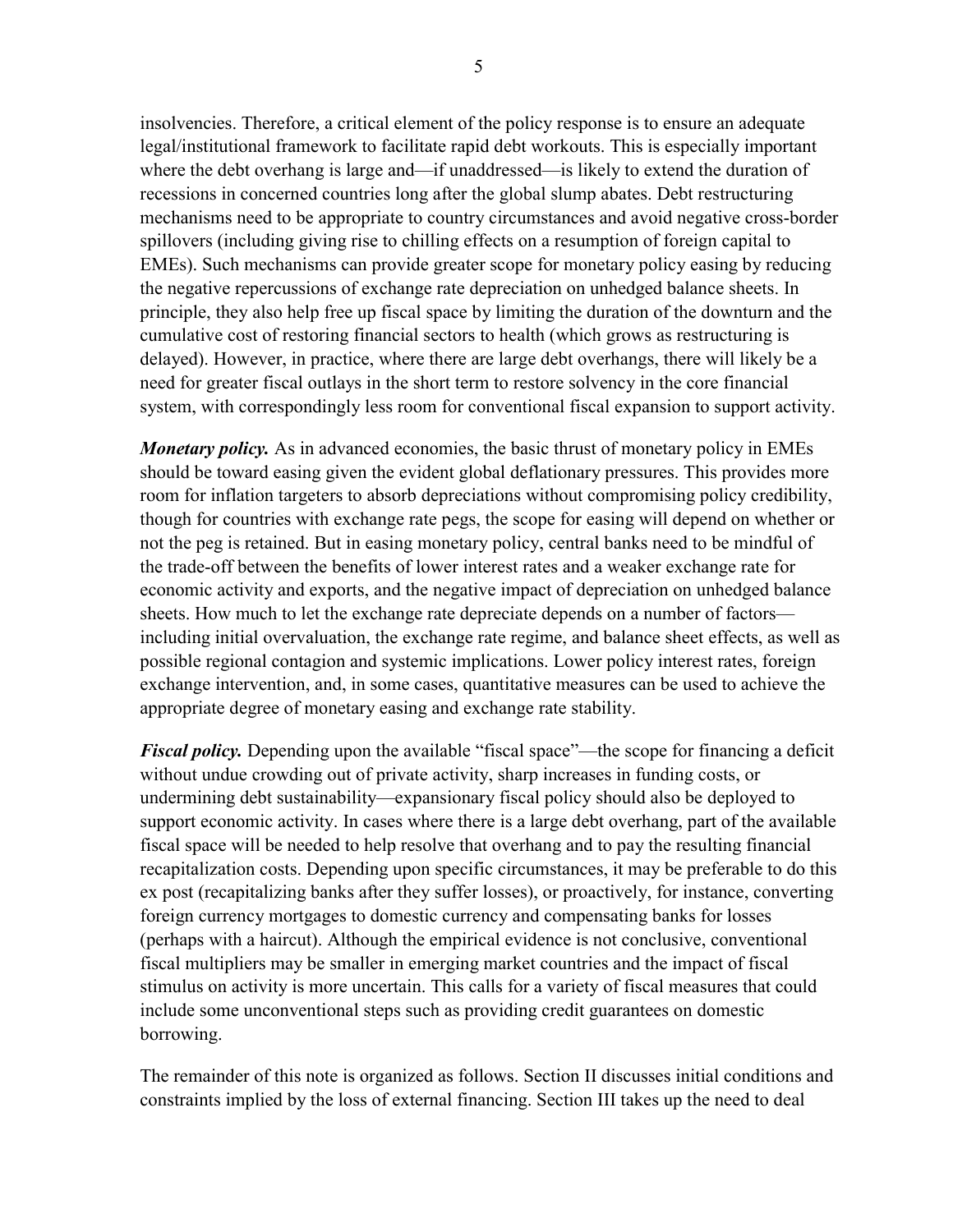with insolvencies and debt overhangs. Section IV discusses monetary and fiscal policy options in light of these constraints. Section V concludes.

# **II. INITIAL CONDITIONS AND THE EXTERNAL FINANCING CONSTRAINT**

In recent years, many emerging market countries have matured, with improved policies, stronger institutions, greater credibility, and, in a number of cases, substantial war chests of foreign exchange reserves. But progress has not been universal, with monetary and fiscal "policy space," and flow imbalances and stock vulnerabilities, varying widely across EMEs (Figure 2). In particular, some countries (especially in Europe) had private credit booms often fueled by capital inflows—that have left large debt overhangs and foreign currency exposures on domestic balance sheets, whereas others have reduced foreign exchange exposures on public (e.g., Latin America) or private (e.g., Asia) balance sheets.

Although these variations imply different impacts of the global crisis across EMEs, nearly all such countries are having to contend—albeit to different degrees—with a loss of external financing that constrains their policy options. With net private capital flows to emerging market (and developing) countries projected to decline from an *inflow* of US\$600 billion in 2007 to an *outflow* of US\$180 billion in 2009, EMEs are facing a severe credit crunch. Particularly affected are countries with large current account deficits—many of which had asset price and credit booms. Although a slowdown to more sustainable levels was necessary, the abrupt correction implied by the sudden stop of capital inflows is putting severe downward pressure on the exchange rate and harming the real economy; even countries without large external deficits are having to adjust to the falling rollover rates on foreign credit lines.

Restoring normal capital flows will require foremost addressing financial sector problems in advanced economies. In the meantime, EMEs have few options:

- **Exchange rate depreciation.** A first response may be to let the exchange rate depreciate. Obviously, not all countries in the world can simultaneously depreciate. But given the collapse in capital flows to emerging market countries and the implied external adjustment, it is reasonable that EMEs (particularly those that have suffered terms of trade losses, and leaving aside EMEs with large current account surpluses) should, on average, see their currencies depreciate against those of advanced economies. Although this can help EMEs cope with weaker global demand, it can also lead to adverse balance sheet effects in the presence of unhedged foreign currency liabilities (discussed in detail in Section IV.A). Floaters need to achieve a delicate balance between avoiding costly overshooting of the exchange rate and allowing the market to settle on a new equilibrium level. Peggers must weigh the cost of sustaining the peg vis-à-vis their long-term goals.
- **Raising interest rates**. A standard prescription in capital account crises is for the monetary authorities to raise interest rates and tighten credit conditions, which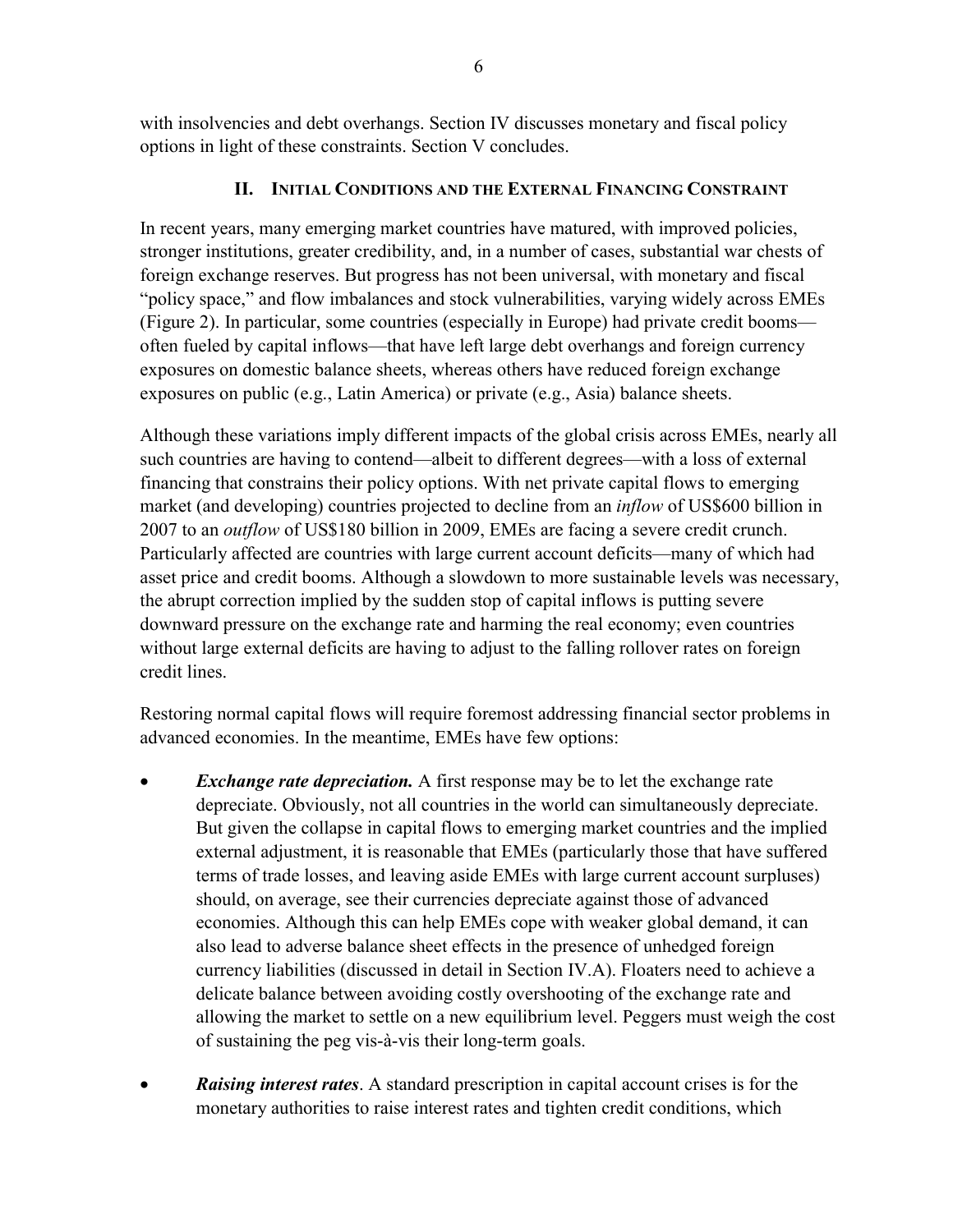

# Figure 2. Emerging Market Economies: Initial Conditions

Source: IMF IFS and WEO Databases. Regional groups are the same as in Figure 1.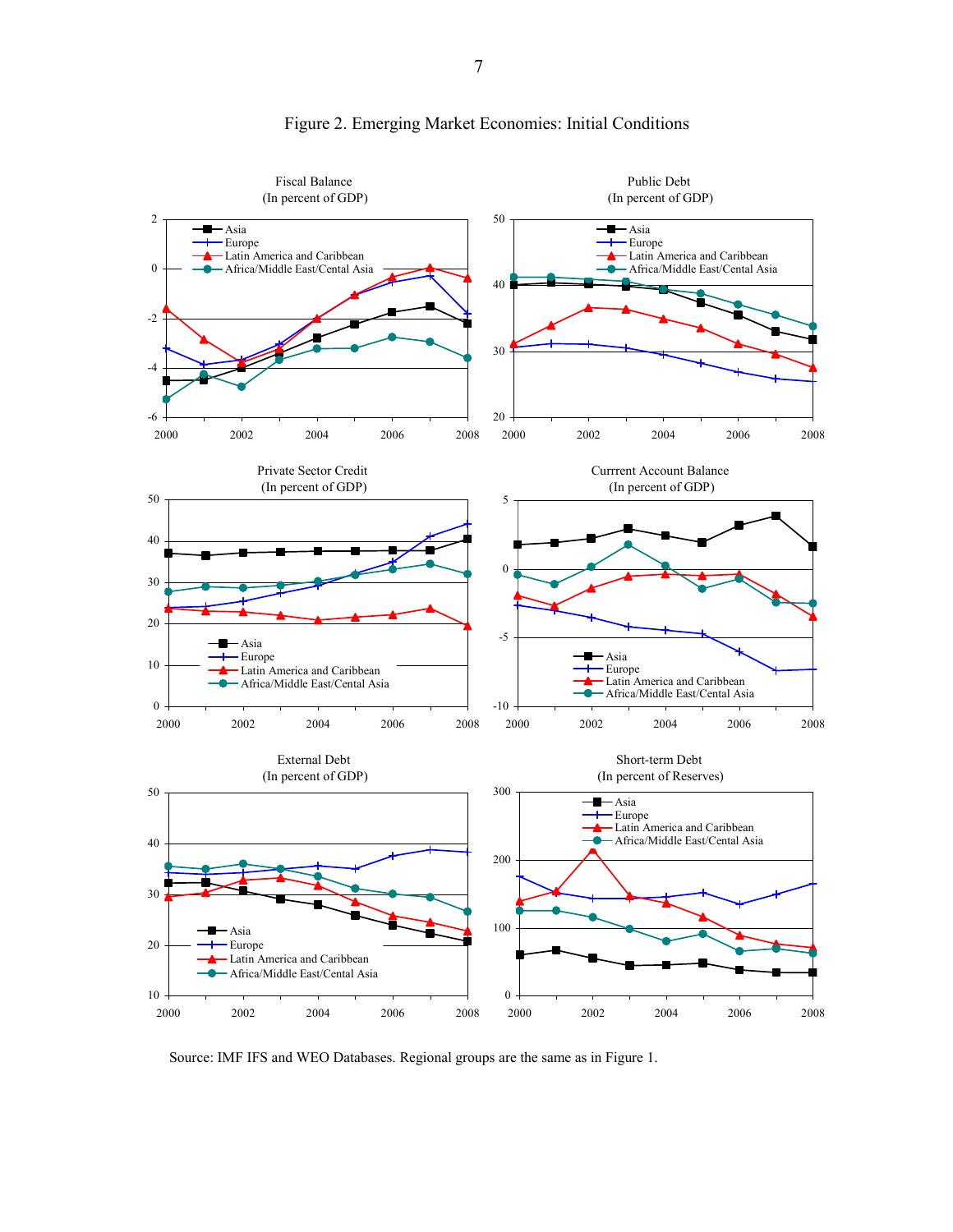increases the cost of speculative attacks, encourages capital inflows by rewarding investors, and restores confidence in the value of the currency.<sup>3</sup> But in this global crisis, net capital outflows mainly reflect creditors' need to deleverage—not a loss of confidence in the EME currency. As such, raising interest rates would tend to have less traction than in a more conventional sudden stop episode.

- *Official financing*. Greater official resources may be one of the few avenues available to EMEs to ease the external financing constraint. The IMF has recently revamped its lending toolkit for emerging market countries, doubling its access limits and introducing a Flexible Credit Line (FCL), which allows strong performing countries to access IMF resources based on rigorous ex ante qualification criteria. This instrument has no preset cap on access, and the resources can be drawn up front and can be used on a precautionary or drawing basis. Countries that do not qualify for the FCL can benefit from modifications in the modalities for phasing of Stand-By Arrangements (SBAs) to allow for more front-loaded disbursements. Bilateral support, including swap lines among advanced country and EME central banks, as well as support from regional multilateral organizations, can complement the IFIs' support.<sup>4</sup> These instruments should help boost investor confidence in EMEs bumping up against an external financing constraint, though it is unlikely that they can fully substitute for an absence of external private financing (driven by the need and desire to deleverage by mature market financial institutions), given the scale of global flows.
- *Controls on capital outflows*. A final option may be to impose capital controls. But regardless of possible merits of capital controls in typical capital account crises (where residents and nonresidents have lost confidence in the currency), such measures would appear to be much less appropriate in a global deleveraging scenario where most EMEs are facing a slowdown of capital inflows rather than investors seeking to flee the currency.<sup>5</sup> Controls on outflows would at best de facto "freeze"

<sup>&</sup>lt;sup>3</sup> Raising interest rates to stem capital outflows and stabilize the currency is not entirely uncontroversial even in more typical capital account crises, however; see Furman and Stiglitz (1998) and Lahiri and Vegh (2002) on theoretical arguments for why raising interest rates could destabilize the currency; Basurto and Ghosh (2001), Kraay (2003), and Goldfajn and Gupta (2003) on the empirical evidence; and Lane and others (1999), Ghosh and others (2002), and IMF IEO (2003) for a discussion of the interest rate vs. exchange rate trade-off in major capital account crisis episodes.

<sup>&</sup>lt;sup>4</sup> Advanced economies can also take steps to facilitate their banks' continued lending to EMEs, including through moral suasion and avoiding measures that could be construed as "financial protectionism."

<sup>&</sup>lt;sup>5</sup> Perhaps the most prominent recent example with capital controls on outflows is that of Malaysia in 1998. Kaplan and Rodrik (2002) claim that these controls allowed Malaysia to recover faster than Korea and Thailand, and to experience a smaller decline in employment. However, Dornbusch (2002) and others have argued that by the time capital controls were imposed markets had already settled in Asia. The Malaysian controls likely neither yielded major benefits nor were very costly. For a comprehensive review of countries' experiences with capital controls (and their liberalization), see Ariyoshi and others (2000).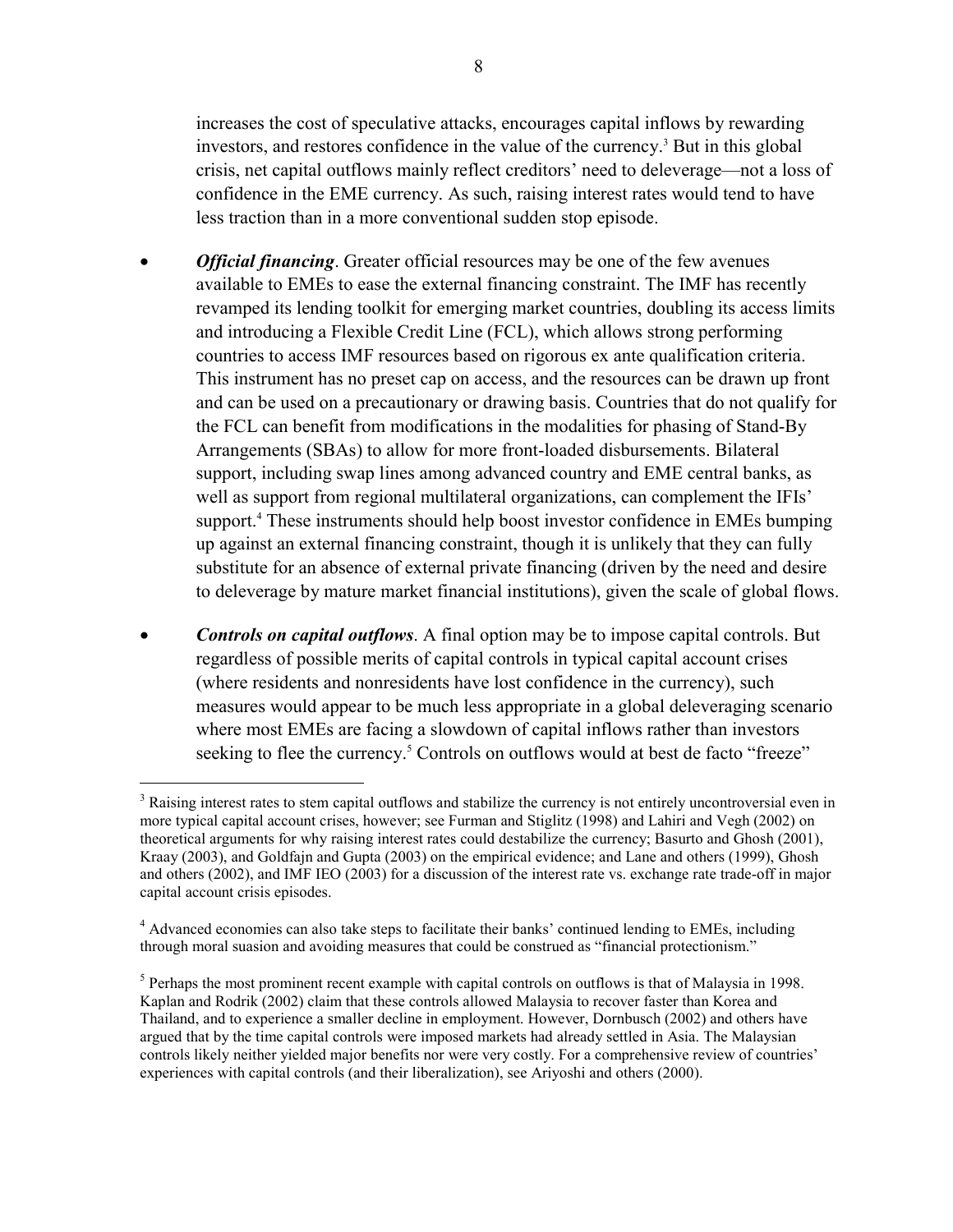credit lines at their current levels while almost surely leading to a collapse of fresh inflows. For EMEs that are in the midst of a full-blown crisis, where the sovereign or private borrowers cannot meet or roll over external obligations, a standstill on payments could be declared. Ideally, the country would seek a voluntary agreement with creditors, as Korea achieved in 1998 in the context of an IMF-supported program. The private bank debt exchange was successful (with investor participation of 96 percent) due in part to the provision of a government guarantee, and involved no investor "haircut" (Kim and Byeon, 2002).<sup>6</sup> But if such a voluntary agreement is not possible, the country could as a last resort regulate capital transactions<sup>7</sup>—though these carry significant risks and long-term costs.<sup>8</sup>

#### **III. INSOLVENCIES, DEBT OVERHANGS, AND WORKOUTS**

A second constraint on macroeconomic policy options in EMEs comes from the need to deal with private (corporate, household, and financial) sector insolvencies and related debt workouts. These are obviously more pressing in countries that experienced credit booms and asset price bubbles, but nearly all emerging market countries will need to deal with rising insolvencies to some extent in the wake of the global crisis.<sup>9</sup> Bankruptcies might arise from (i) illiquidity in domestic currency, (ii) illiquidity in foreign currency, (iii) general increases in bad loans over the economic downturn, and (iv) the balance sheet effect of a large depreciation in the presence of foreign exchange exposure. Although it is not always easy to distinguish between illiquidity and insolvency at an early stage, or to identify a priori which loans are bad, it should be possible to gauge the broad impact of balance sheet effects arising from currency depreciation by distinguishing between sectors that are hedged (e.g., exporters) and those that are not (e.g., banks or households).

<sup>6</sup> The debt exchange offered by Uruguay in 2003 aimed at achieving debt service relief—rather than debt reduction—in an investor-friendly way. As in the Korean case, this exchange also had very high participation (including 89 percent of internationally issued bonds) and a haircut of only 13 percent (Sturzenegger and Zettelmeyer, 2009); nevertheless, it was considered a default.

 $<sup>7</sup>$  Article VI, Section 3, of the IMF's Articles allows members to exercise such controls as are necessary to</sup> regulate international capital movements, but no member may exercise these controls in a manner that restricts payments for current international transactions or that unduly delays transfers of funds in settlement of commitments. In contrast, Article VIII, Section 2(a) of the IMF's Articles prohibits the imposition, without IMF approval, of restrictions on the payments and transfers for current international transactions as defined in Article XXX(d) of the IMF's Articles (e.g., interest payments and dividends).

<sup>&</sup>lt;sup>8</sup> Even temporary standstills will have long-lasting legal implications. Creditors may exercise contractual rights to declare all amounts outstanding due and payable once a debt obligation goes into default after a payment is missed. Cross-default and cross-acceleration clauses in other debt obligations of the debtor could also be triggered. Even if the debtor wishes to resume payments on the original terms after the expiration of the standstill, it may no longer be able to do so, and could face litigation.

<sup>&</sup>lt;sup>9</sup> Insolvencies may reflect negative equity arising from asset price (e.g., house price) declines, and are likely to be particularly prevalent when borrowing is denominated in foreign currency, because depreciating currencies will exacerbate the negative equity problem as well as having a direct and immediate effect on debt service.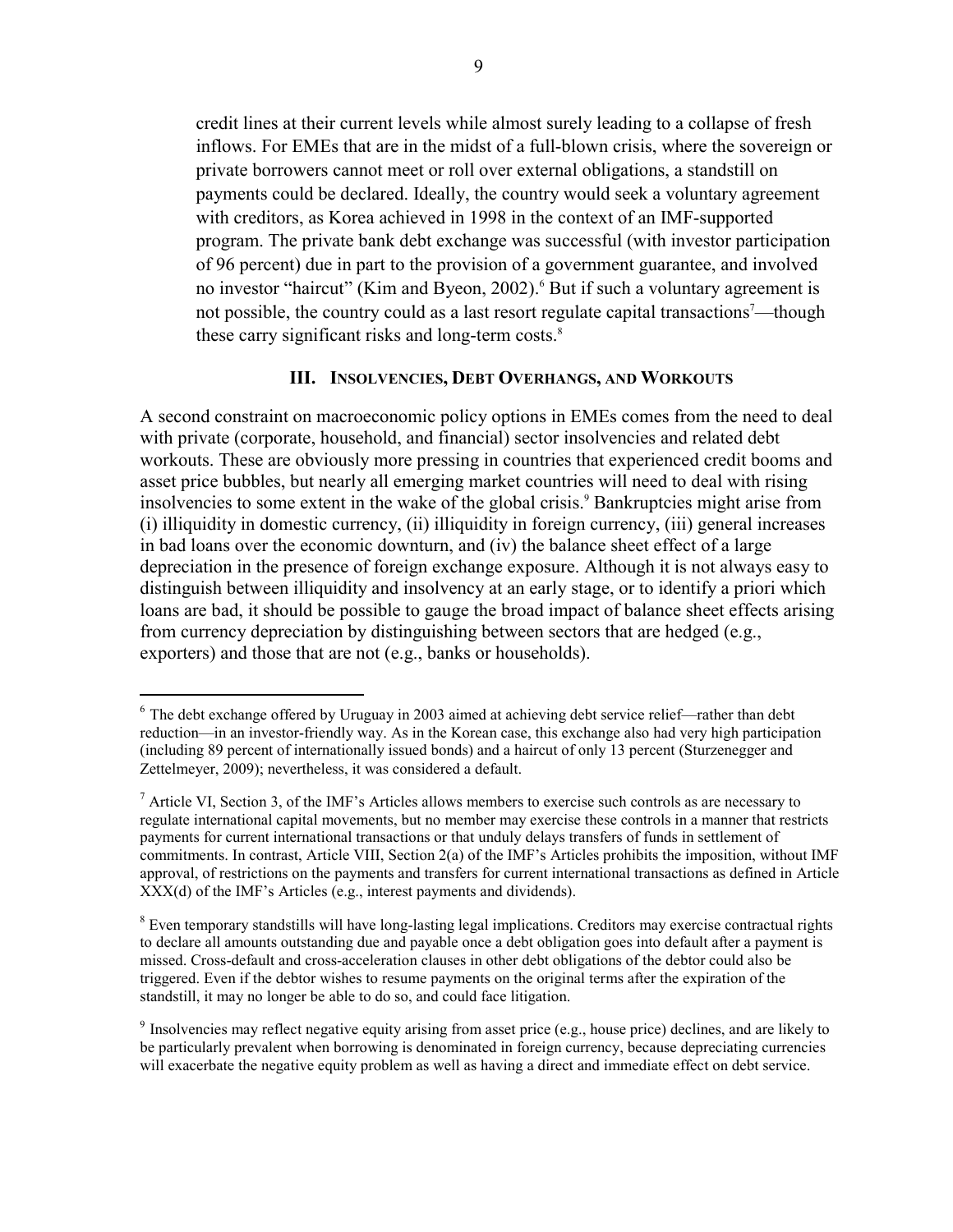Depending on country circumstances, there are four elements to an effective approach:

- *Provision of domestic currency liquidity.* A first step is to ensure there is sufficient domestic currency liquidity (within the constraints on expansionary monetary policy discussed below) in order to ensure that liquidity problems do not evolve into solvency concerns. Although lower policy interest rates can help, in an environment of heightened uncertainty and risk aversion, banks may be reluctant to lend, necessitating more direct quantitative measures by the central bank (as discussed in detail in Section IV.A).
- *Provision of foreign exchange liquidity*. In some cases, particularly where exchange rate depreciation has negative repercussions for domestic balance sheets, insolvencies can be avoided by the provision of foreign currency liquidity. For example, if the exchange rate is depreciating sharply, and banks have foreign credit lines that are not being renewed, the central bank could use its foreign exchange reserves to extend foreign exchange loans to banks, which in turn could maintain their exposure to the domestic corporate sector.10 Such liquidity provision helps avert insolvencies by giving the borrower more time to adjust to tighter credit constraints.<sup>11</sup>
- *Institutional and legal framework.* A severe and prolonged economic downturn will likely result in a sharp increase in corporate bankruptcies. Efficient debt workout mechanisms help preserve firms that are worth more as a going concern than if sold piecemeal (especially in the midst of "fire sales" of assets). But bankruptcy proceedings are generally inefficient in emerging market countries even in the best of times, and the current crisis is set to make the situation worse, potentially overwhelming judicial systems in countries with widespread insolvencies (Box 1). Legal reforms could enhance the efficiency of bankruptcy proceedings, but in practice they are extremely difficult and time-consuming to implement. Regulatory measures that can facilitate creditor coordination, or Pareto improving debt write-downs, should be considered—including, in extreme cases, government-supported out-of-court mechanisms.

1

<sup>&</sup>lt;sup>10</sup> If borrowers have net foreign exchange exposure, their balance sheets would still deteriorate on a mark-tomarket basis because the domestic currency value of their liabilities would increase. In the case of banks, this may require forbearance on the part of regulators, which would be appropriate if the exchange rate depreciation represents overshooting that is expected to reverse over the medium term.

<sup>&</sup>lt;sup>11</sup> Providing liquidity in foreign currency can also assist borrowers whose balance sheets are exposed to rapid exchange rate depreciation to the extent that (at least part of) the depreciation is temporary (which is certainly plausible, given the possible overshooting of the exchange rate). On the other hand, if the exchange rate depreciates further, the continued foreign exchange exposure will worsen balance sheets. If there is significant uncertainty about whether the depreciation will be persistent (as opposed to a temporary overshooting), then outright foreign exchange sales supported by domestic liquidity provision may be preferable.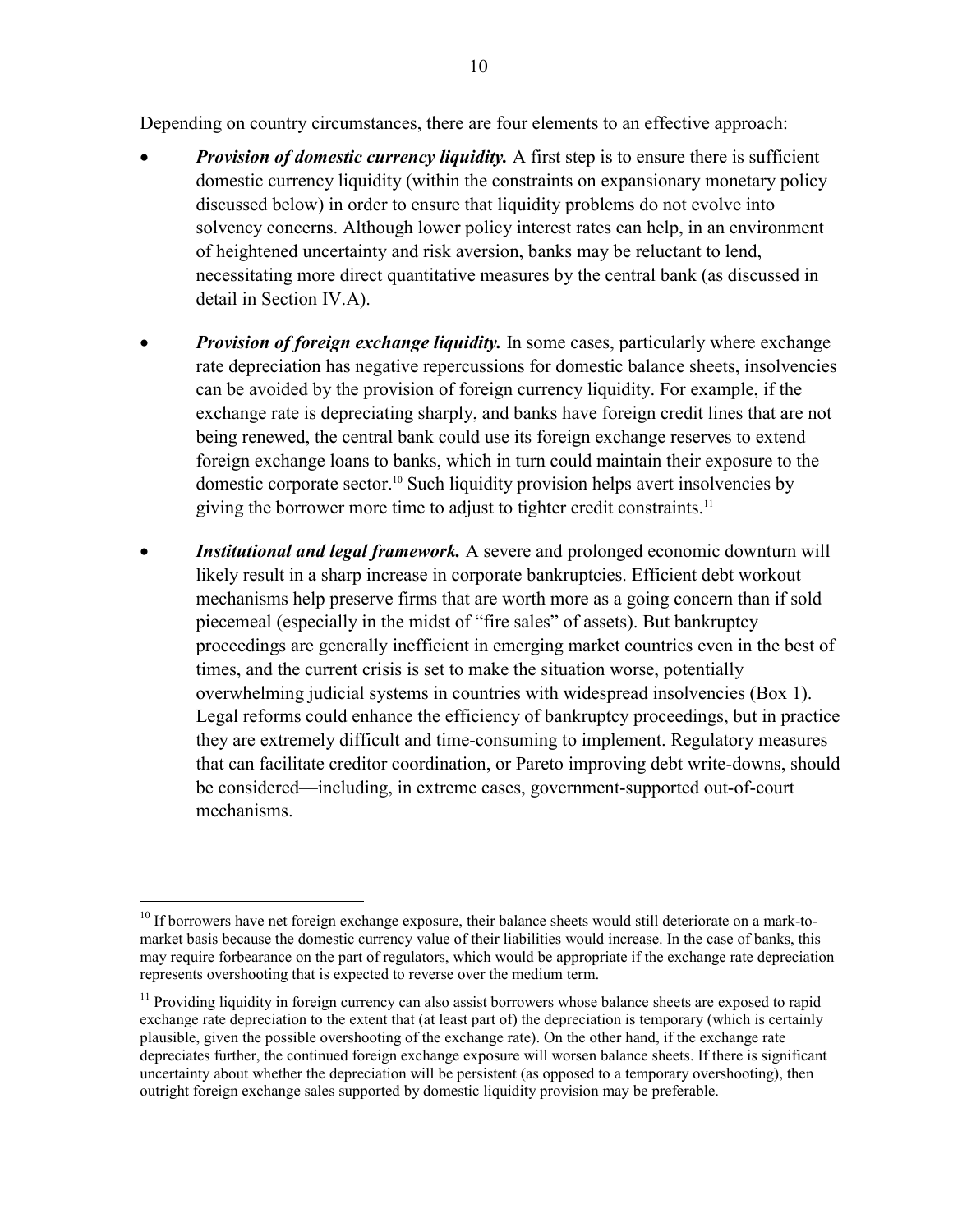# **Box 1. Debt Workouts and Insolvency Proceedings**

The global crisis will lead to a sharp rise in bankruptcies across the world. This raises concerns that most judicial systems are not equipped to handle a spike in bankruptcy cases, which can further exacerbate delays and value destruction in bankruptcy proceedings.

Even during tranquil times, bankruptcies are usually not smooth. Djankov and others (2008) conducted a survey among insolvency practitioners from 88 countries to analyze how debt enforcement would proceed in each country against an identical hotel about to default on its debt (there is only one large secured creditor). In the case study, the firm is worth more if preserved as a going concern than if it is sold piecemeal. Only 36 percent of the countries in their sample achieved the efficient outcome of maintaining the firm as a going concern, with the efficiency of the bankruptcy process strongly correlated with per capita income and legal origins. The table below compares the outcome in advanced countries with those in emerging markets.

| Efficiency of Bankruptcy in Advanced Countries and Emerging Markets <sup>1</sup> |           |                                  |      |        |      |                               |  |  |
|----------------------------------------------------------------------------------|-----------|----------------------------------|------|--------|------|-------------------------------|--|--|
|                                                                                  | Advanced  |                                  |      |        |      |                               |  |  |
|                                                                                  | Economies | <b>Emerging Market Economies</b> |      |        |      |                               |  |  |
|                                                                                  |           |                                  |      |        |      | Latin America Africa/Middle   |  |  |
|                                                                                  |           | All                              | Asia | Europe |      | & Caribbean East/Central Asia |  |  |
| Firm continues operating <sup>2</sup>                                            | 0.73      | 0.21                             | 0.29 | 0.24   | 0.24 | 0.00                          |  |  |
| Efficiency <sup>3</sup>                                                          | 77.6      | 41.8                             | 46.2 | 45.0   | 35.0 | 41.9                          |  |  |

<sup>1</sup>Based on Djankov and others (2008).

<sup>2</sup> Average of a dummy that equals 1 if firm continues operating throughout the bankruptcy process and upon its completion. <sup>3</sup>Efficiency defined as the present value of the terminal value of the firm after bankruptcy costs, with 100 being the current value of the firm as a going concern.

However inefficient bankruptcy proceedings are in normal times, the inefficiencies are likely to become much worse in this downturn. A wave of defaults can overwhelm the judicial system, exacerbating value-destroying delays (particularly if the firm cannot continue normal operations during the bankruptcy). Clogged courts and lower reputation costs of defaults (e.g., defaulting entrepreneurs will carry less of a stigma) can encourage value-destroying excessive risk taking on the part of distressed firms (gambling for resurrection). Widespread defaults will also put downward pressure on the collateral of other firms (e.g., the price of used machinery or real estate), reducing their creditworthiness. Although substantial improvements in the bankruptcy process may be required to prevent an inefficient destruction of value following a wave of defaults, it is important that any such measures not be biased against creditors, so as not to hinder long-term financial development.

Legal reforms aimed at improving the efficiency of bankruptcy procedures are particularly useful in the current environment. Djankov (2008) reviews some of the reform options during times of financial distress. An important first step is to reform the bankruptcy code to allow fresh capital to take priority over other creditors in countries where that is not the case, because without financing firms may not be able to continue operations. The so-called "London rules" entail guidelines for out-of-court restructuring—used in the Mexican crisis and expanded during the East Asian crisis. The effectiveness of such out-of-court restructuring is enhanced by provision in the insolvency law enabling "prepacked" bankruptcies, whereby an agreement reached among a majority of creditors can be enforced on the remaining creditors.

A more radical approach would be the temporary adoption of a "Super-Chapter 11," suggested by Stiglitz (2002) during the early stages of the East Asian crisis. The key elements include a strong presumption that the current managers should remain in charge of the firm (because the bankruptcy is caused by an external shock, not by their mismanagement), and a debt-to-equity conversion. To facilitate a speedy resolution, a heavier burden would be placed on creditors seeking delays, with the burden of proof being placed on creditors to demonstrate that the management proposal was "grossly inequitable," and a wide set of default/guideline provisions would be specified. Implementation of Stiglitz's proposal would require a high level of sophistication in a country's bankruptcy law and practice and, as it turned out, East Asia recovered quickly from the crisis and few firms appear to have been prematurely liquidated. Because the current crisis is expected to be more prolonged than previous episodes, other novel debt-restructuring mechanisms may need to be considered.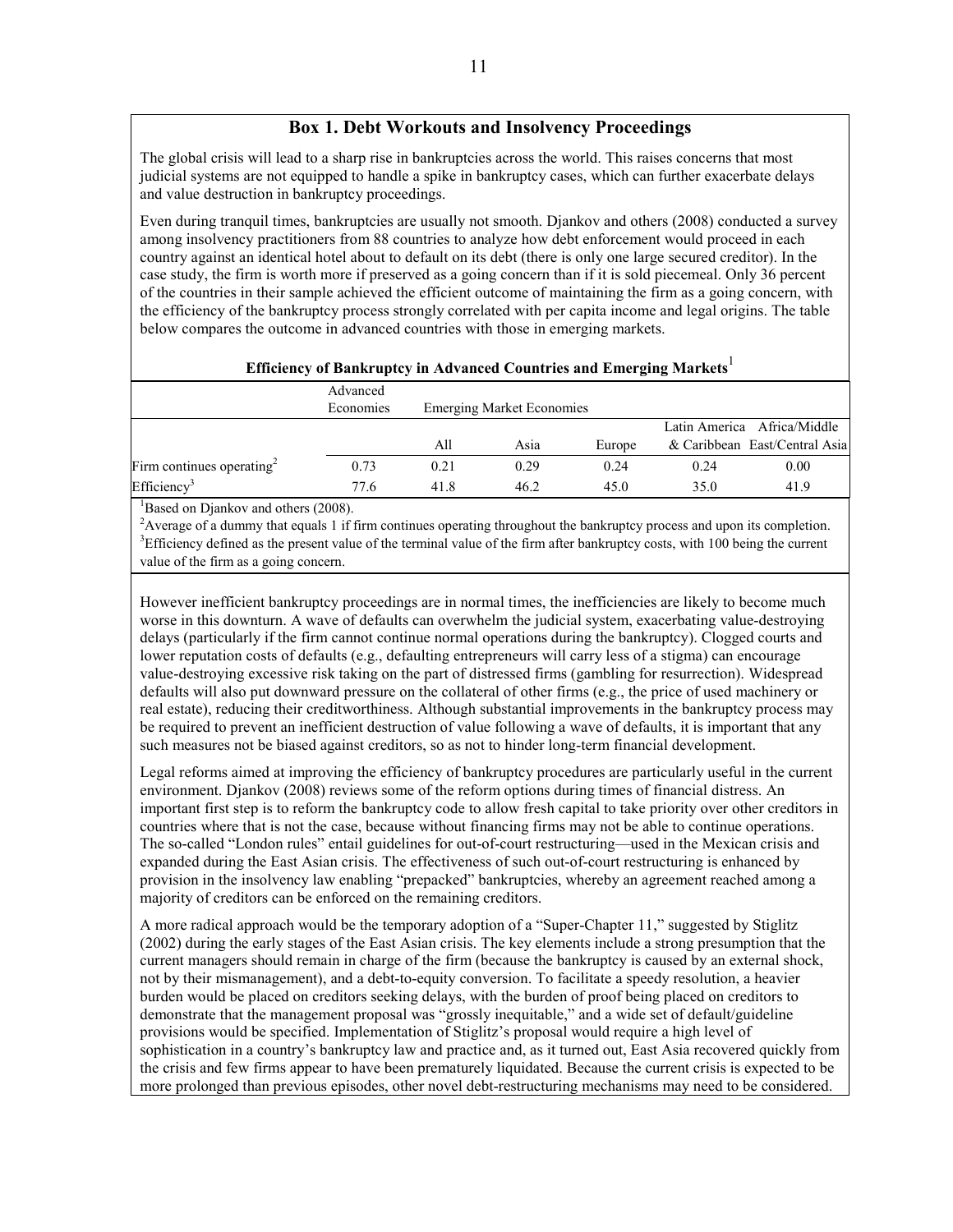- *Government support for debt restructuring*. Despite the provision of liquidity, bank losses are likely to mount due to the economic slump and the balance sheet effects of currency depreciation on unhedged borrowers (i.e., those that are insolvent once the exchange rate has settled at its new "equilibrium" level). Rather than letting losses accumulate on bank balance sheets (in the hope that banks will be able to absorb the losses later) the government can take a more proactive approach, which lessens the risk of a crisis if depositors lose confidence in the banking system, and could speed up recovery of the normal credit process.
	- Where recapitalization is required, and additional capital from shareholders is not available, certain principles need to be followed—including ensuring that existing shareholders bear the first burden and that only banks with viable business models are salvaged.12 Recapitalization of domestic subsidiaries of foreign parent banks raises tricky issues of coordination and burden sharing between the parent bank and host and home country governments; in such cases, regional, cross-border cooperation is key. As part of recapitalization programs or otherwise, in past crises asset management companies (AMCs) have often proven useful for cleansing bank balance sheets while maximizing recovery values by holding assets to maturity (or at least avoiding fire sales).
	- Other more proactive approaches could include the conversion, with the consent of borrowers and creditors, of selected foreign currency banking system assets into local currency, with part of the losses absorbed by the government.<sup>13</sup> Although the country as a whole would still face the exchange rate risk, the redistribution of that risk toward the government could benefit the economy by preventing costly defaults and spillover effects. In its basic form, the government would negotiate with banks to swap their foreign currency loan portfolio for government paper (restructuring bonds) denominated in foreign currency. Foreign exchange-denominated restructuring bonds have been used in past crises, for example, in Bulgaria (1994, 1997, 1999), Korea (1998), Mexico (1995–96), Poland (1991), and Uruguay (1982–84), whereas foreign currency– indexed restructuring bonds have been used in Indonesia (1998–2000) and Nicaragua  $(2000-01)$ .<sup>14</sup> Because banks would otherwise face a wave of costly

<sup>&</sup>lt;sup>12</sup> See Hoelscher and Ouintyn (2003) on some general principles for managing systemic banking crises.

<sup>&</sup>lt;sup>13</sup> Wholesale conversion of bank foreign currency assets and liabilities into local currency ("pesification") would *not* be appropriate because it would likely prompt bank runs and capital flight and further destabilize the exchange rate. Forced pesification could also be subject to lengthy and complex legal challenges.

<sup>&</sup>lt;sup>14</sup> In each case the debt restructuring was part of a wider program of bank rescue and recapitalization; see Andrews (2006) for further details.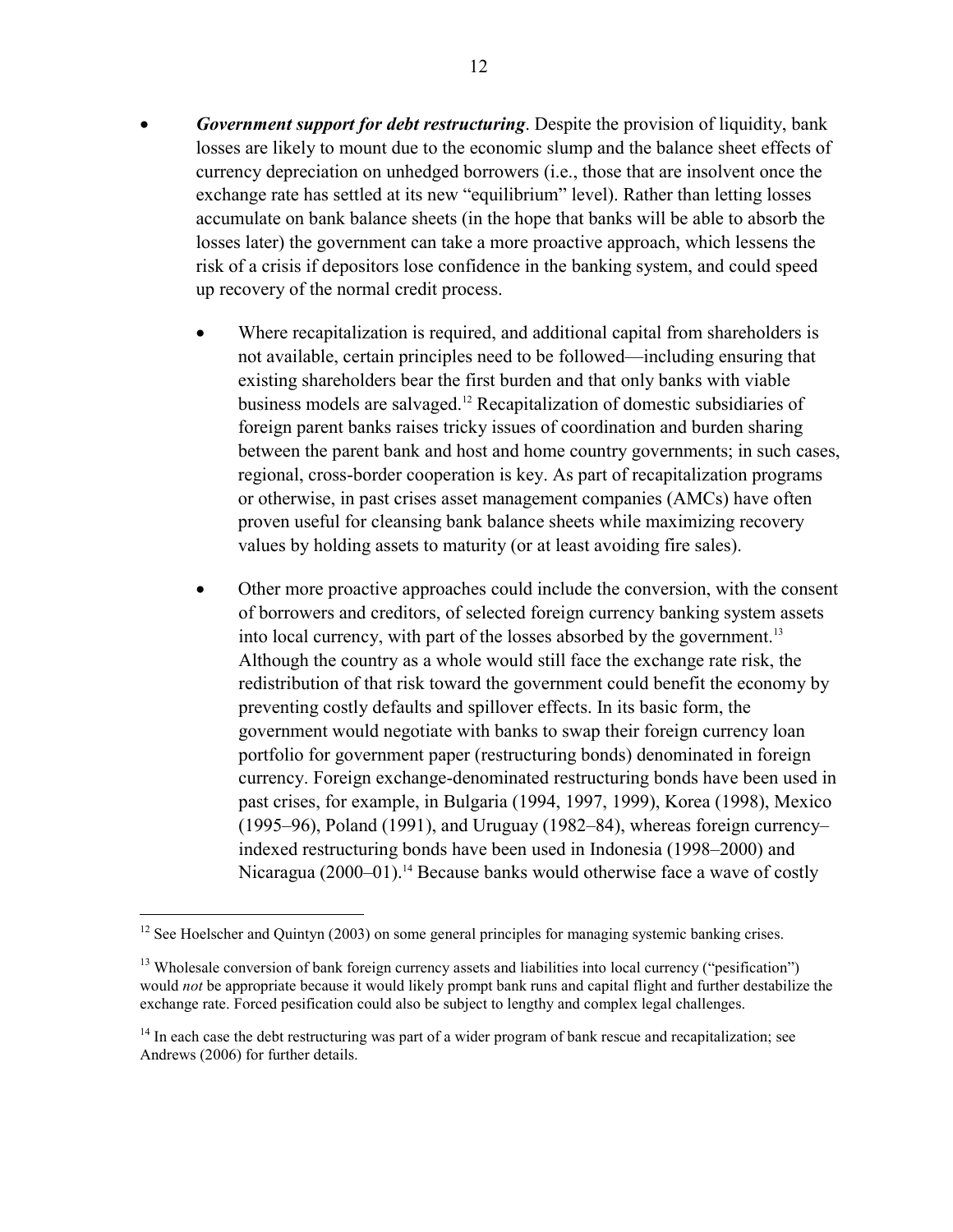foreclosures, they would presumably be willing to absorb some of the cost of marking down the foreign currency value of their assets. However, their loss would be clearly delineated and limited up front, with banks accepting a haircut and the government absorbing the rest of the loss. Box 2 describes some options for the design of such a mechanism.

#### **Box 2. Government Financial Support for Debt Restructuring**

Some EMEs are faced with an actual or potential sharp devaluation in the context of a dollarized financial sector. The first best response would see banks provisioning proactively, obtaining additional capital and then restructuring. However, the scale of potential losses may require government intervention. Given sufficient fiscal space, the government can consider a number of possible interventions (there may also be significant recession-related losses that will require more orthodox approaches).

**Recapitalization**: The government could wait for the devaluation to impact banks' balance sheets (indirectly, if households or firms face the mismatch and default on foreign currency loans from the banks). Then, fiscal resources could be deployed to recapitalize banks (to the extent that additional capital from shareholders is not available), forcing the banks' owners to absorb the first tranche of losses. This option might be relatively low cost, because the banks' existing owners would take a large hit and the government might recover some of the recapitalization costs at a later date. However, foreign ownership of the banks might raise difficulties (the banks might simply walk away, substantially reducing credit availability, at least in the short run). In addition, households and corporations might be left with liabilities that they cannot pay, leading to a steady drip of defaults that continues to weaken bank balance sheets and saps confidence. In response to the current crisis, Romania has attempted to avoid complications that could arise from high foreign ownership of domestic banks by actively seeking support for recapitalization from their parent banks in the context of an IMF-supported program. Meanwhile, Hungary has enacted a bank support law with provisions for capital enhancement by either voluntary or mandatory means.

**Temporary subsidy of loan repayments**: If the exchange rate were expected to overshoot (so that much of the devaluation were temporary), then the government could negotiate with banks to temporarily reduce debt service in foreign currency terms, with the government making up the difference. This would limit the wave of defaults, protecting the banks' balance sheet. However, this option poses significant risks: if the devaluation were to persist, then the government's exposure could quickly escalate, while continued uncertainty about the eventual outcome could sap confidence in the banks, perhaps depreciating the currency further and precipitating a deposit run, necessitating a full banking sector bailout.

**Currency conversion of bank assets**: The government could absorb a significant fraction of the foreign currency loss up front (perhaps requiring the banks to take a haircut on the foreign currency value of the loans) by swapping foreign currency–denominated government paper for the troubled assets and converting the latter

to local currency–denominated loans (with the consent of the borrower and the lender). These could later be sold on (the government would not want to go into the banking business full time), perhaps at a reduced loss if the exchange rate were to recover. This policy can potentially reallocate foreign currency risk and losses to those able to bear them—assuming that the government has sufficient resources. In comparison to devaluing and recapitalizing the banks afterwards, this up-front conversion has the benefit of avoiding costly defaults and foreclosures and drawn-out uncertainty that could sap confidence and further depreciate the exchange rate (although some recapitalization may still be required). However, currency conversion might prove prohibitively expensive for most governments.

In reality, countries may find it best to adopt heterodox approaches that combine elements of different schemes. For instance, in Hungary the government has reached an agreement with banks to facilitate loan restructuring through various options, including loan maturity extensions, a temporary easing of repayments, and a conversion of foreign exchange loans into domestic currency, while introducing legislation to provide temporary state guarantees for mortgage payments of the unemployed. Because all interventions are likely to incur significant fiscal costs, governments should also bear in mind the redistributive and equity implications of the interventions, which could affect the public support for other difficult crisis mitigation measures.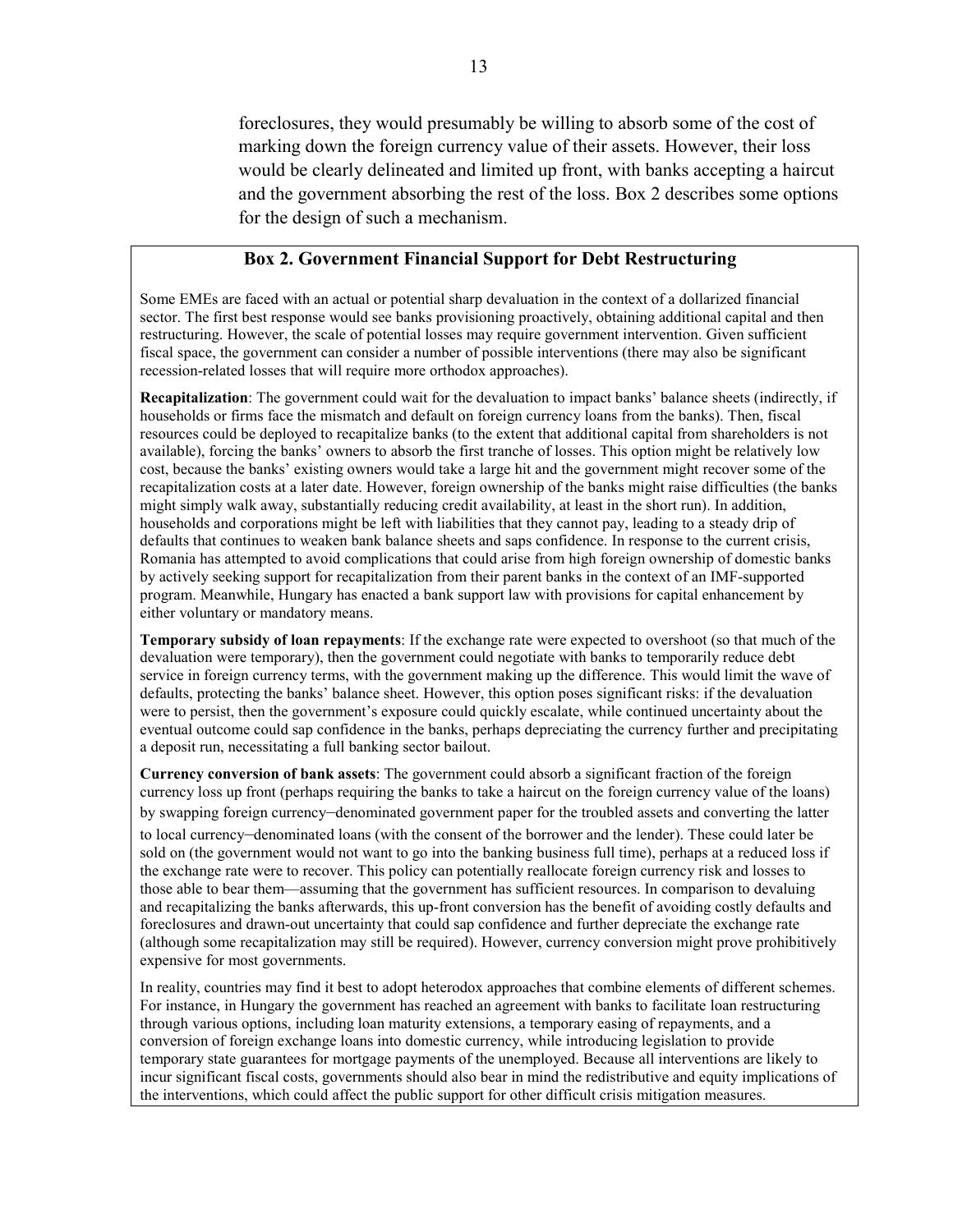Though there are no easy answers, the external financing constraint and debt overhangs need to be addressed squarely because they define the contours of feasible monetary and fiscal policies, which are discussed in the following section.

#### **IV. MACROECONOMIC POLICIES**

Advanced economies have responded to the crisis through unprecedented monetary and fiscal easing. EMEs that are in the midst of a "homegrown" capital account crisis may have to orient their policies toward restoring confidence in the currency, with little scope for easing in either dimension without exacerbating capital outflows. But these countries aside, given the evident global deflationary pressures, EMEs with credible inflation targeting frameworks should have considerable scope for monetary policy easing without compromising their inflation outlooks.<sup>15</sup> Similarly, the collapsing external demand and weakening domestic economic activity would, in general, call for fiscal easing to support demand, provided debt sustainability is not a concern and financing is available. Given a targeted level of aggregate demand/inflation, a more expansionary monetary policy can compensate for a less expansionary fiscal policy—though both may be relatively ineffective if domestic credit markets are frozen. Substituting for monetary easing by fiscal expansion can be constrained by debt sustainability concerns, because both relatively higher interest rates and fiscal spending will worsen the debt dynamics. Overall, there is no one-size-fits-all prescription, and the appropriate policy mix depends on the particular circumstances in each country, including a number of trade-offs described below in detail.

#### **A. Monetary Policy**

In contrast to typical capital account crises, where investors have lost confidence in the currency, pullbacks from most EMEs in present circumstances reflect more the impact of capital pressures in countries at the epicenter of the crisis. As such, there is less risk that monetary policy easing will lead to a further loss of confidence, capital outflows, and a collapse of the exchange rate—the elasticity of capital flows to policy interest rates is likely lower than usual.<sup>16</sup> In countries where there is scope for easing monetary policy, central banks will still need to be mindful of the trade-off between the benefits of lower interest rates and a weaker currency for boosting activity and exports against the negative impact of

<sup>&</sup>lt;sup>15</sup> Of course, for countries with exchange rate pegs, the scope for easing will depend on whether the peg is retained or not (see below).

 $<sup>16</sup>$  The low elasticity of capital flows to interest rates in the global deleveraging crisis seems plausible on a priori</sup> grounds, though it is still too early to tell whether it holds empirically in the current crisis. The preliminary experience suggests that capital outflows (and depreciations) from EMEs may have been mainly driven either by the depth and liquidity of markets (with investors pulling back from wherever they can) or by concerns about external or fiscal sustainability. The low elasticity also implies, however, that if there is a need to stem capital outflows by raising interest rates—for example, to defend a peg in countries in the midst of crisis—then correspondingly larger increases in interest rates would be required.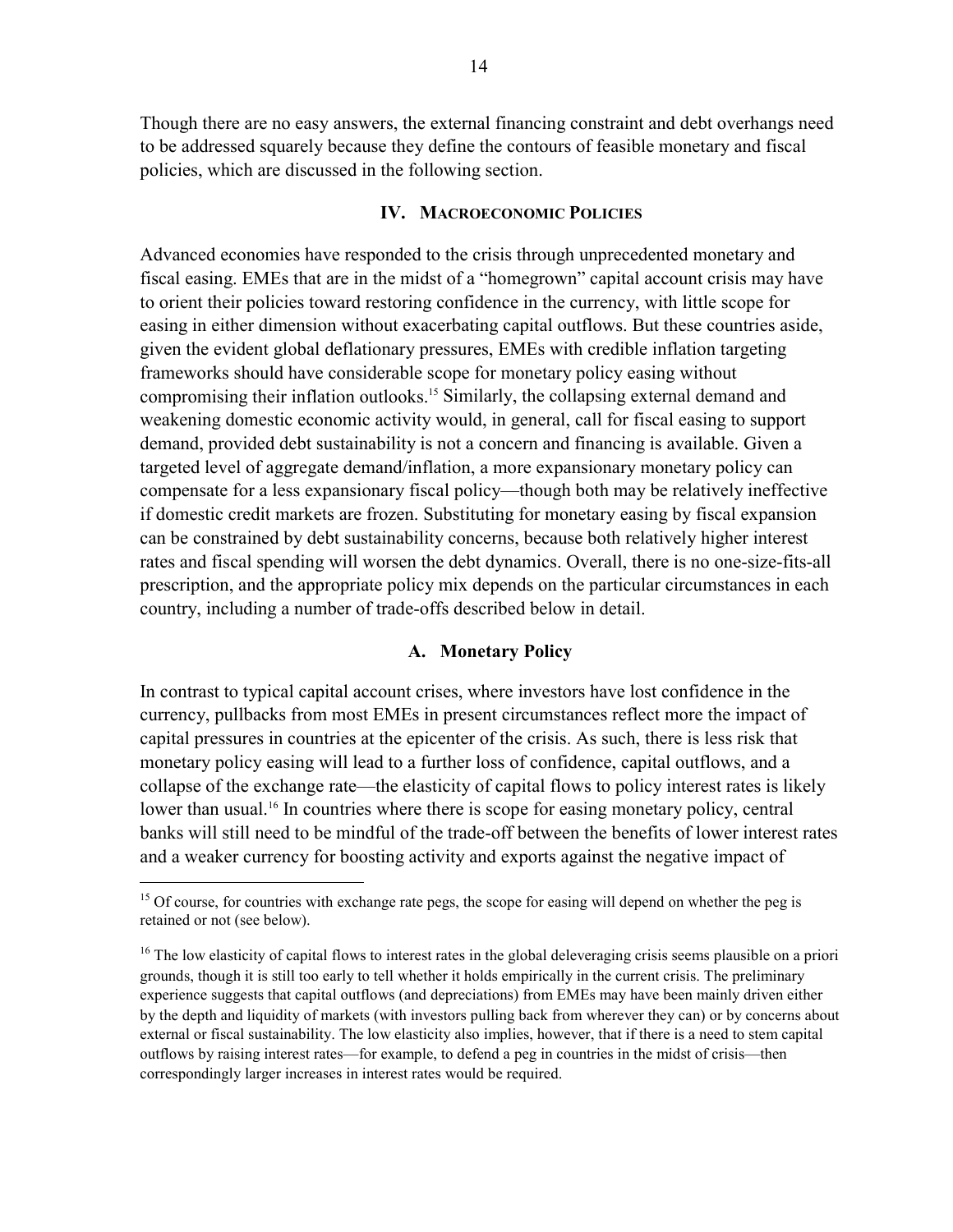currency depreciation on unhedged balance sheets. Even for countries that do not actively target their exchange rate, how much to allow the currency to depreciate will be a key issue.

# **How much to let the exchange rate depreciate?**

Given collapsing capital flows and the required external adjustment, EMEs with floating exchange rates facing large or growing external deficits should in general allow their currencies to depreciate against those of advanced economies. Whether and how much to let the exchange rate depreciate in any individual country will depend on a number of factors, including the extent of initial overvaluation, balance sheet mismatches, and the exchange rate regime.

The contractionary effects of depreciation depend on which sectoral balance sheets in the economy have foreign currency exposure, and the ability of the sectors to absorb the resulting losses. While many EMEs in Asia and Latin America have reduced foreign exchange exposures, especially on public sector balance sheets, in Europe there has been significant foreign exchange borrowing by households and other borrowers that lack natural hedges.<sup>17</sup> As discussed previously, there are several policy options to mitigate the impact of the exchange rate depreciation on unhedged balance sheets, which could tip the balance toward allowing greater depreciation.

Countries with de jure pegged exchange rate regimes face a fundamental decision on whether to abandon the peg or (try to) defend it:

- Balance sheet effects are likely to be more disruptive than under a floating regime because the exchange rate movement is more unexpected—debtors would have borrowed in foreign exchange on the assumption that the exchange rate will be constant; in some countries, foreign exchange exposure against the anchor currency does not count against banks' open foreign exchange limits, and with underdeveloped foreign exchange markets, the domestic banks and corporations may be ill-equipped to deal with floating exchange rates.
- However, relative to partners with more flexible exchange rate regimes, the country will have likely lost competitiveness—on top of any precrisis overvaluation. This creates the prospect that the recession will extend well beyond the period of global slump, given the difficulties of addressing overvaluation without recourse to a change in the nominal exchange rate.

1

<sup>&</sup>lt;sup>17</sup> Stress tests can in principle help determine the relative impact of lower interest rates and exchange rate depreciation on the economy—though, in practice, standard balance sheet analysis can identify only large exposures. In particular, the impact on the economy depends on the contribution of the sector in question to aggregate demand, and its ability to withstand a given shock.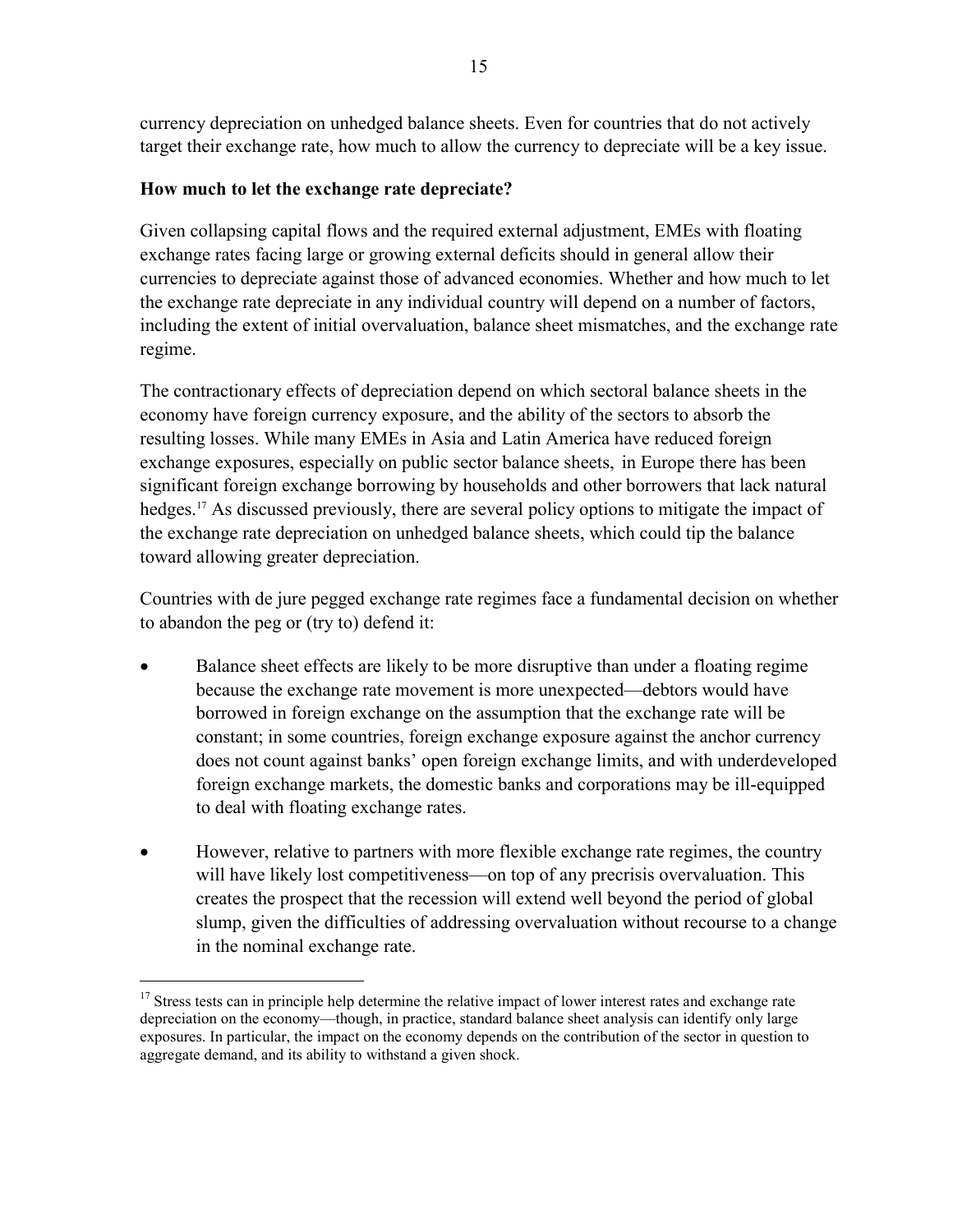• Regional contagion and the country's long-term goals are further considerations. For instance, if the country has a clear exit strategy from the peg (e.g., joining a monetary union), there is a stronger case for exiting to the permanent regime as soon as possible (at the existing parity, if broadly aligned, otherwise at a depreciated level). A coordinated regional policy response could be enormously helpful in achieving a smooth and expedited transition to the permanent exchange rate regime.

# **Which instruments to use?**

The central bank has several instruments for achieving the appropriate degree of monetary easing, with corresponding effects on economic activity and the exchange rate.

#### *Policy interest rates*

As argued above, most emerging market countries (except those in the midst of a full-blown crisis and that need to restore confidence in their currency) have scope for lowering policy interest rates to stimulate the economy. Even keeping interest rate differentials constant, policy easing in mature markets gives considerable scope to lower interest rates in EMEs (Figure 3).18 Obviously, for countries defending a fixed exchange rate, interest rate policy will be subordinate to the need to maintain the peg. And if a peg is abandoned, the experience from previous capital account crises indicates that high interest rates were key in escaping from inflation-depreciation spirals (Ghosh and others, 2002).

# *Quantitative measures*

1

Lowering the policy interest rate may have a limited effect on credit markets if the standard monetary policy transmission mechanisms are impaired (for example, if the policy interest rate approaches the zero nominal bound, or if greater bank liquidity fails to translate into additional lending).<sup>19</sup> Structural impediments to monetary transmission, such as excessive reserve requirements, should be reduced with prudence. If credit markets remain unresponsive to lower interest rates, or the central bank needs to engage in lender-of-last resort (LOLR) operations in a systemic banking crisis, it could resort to quantitative measures:

• Increasing the range of accepted collateral: The central bank can extend liquidity against collateral assets that would not be considered during normal times. This reduces liquidity pressures but would leave the credit risk with the banks and may not lead to more lending.

<sup>&</sup>lt;sup>18</sup> Risk premiums may have increased for EME assets, although probably not unduly, compared to other risky asset classes.

 $19$  One risk with lowering policy interest rates when there is not a corresponding increase in bank lending is that the excess bank liquidity can facilitate capital outflows.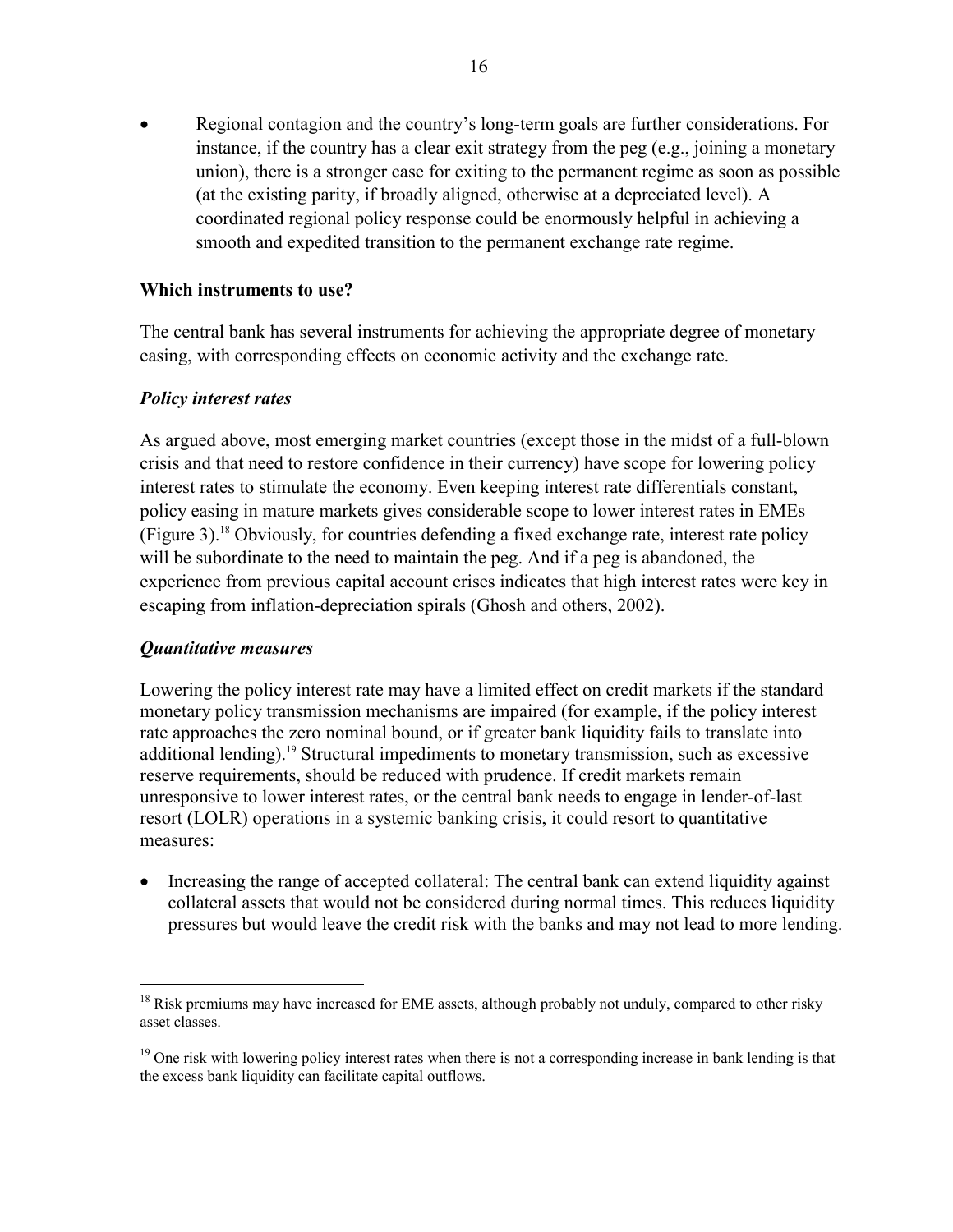- Credit easing (CE): The central bank purchases (and sells) specific assets with a view to decrease their yields. CE—which may or may not be associated with other quantitative measures—is particularly useful if the credit market is segmented and targeted assets' yields are excessively high. For example, if high interbank interest rates are driven by banks' reluctance to lend to each other, the central bank could lower rates by acting as the counterparty for interbank loans. In this example, the central bank's balance sheet would not expand in aggregate, which would have a smaller impact on the exchange rate.<sup>20</sup>
- Quantitative easing (QE): The central bank expands its balance sheet by purchasing assets such as longer maturity government bonds. QE seems less appropriate for EMEs, where deflationary expectations are unlikely to be present (and even in advanced countries, evidence on its effectiveness is limited). If anything, there is a risk that markets misinterpret QE as a return to inflationary policies—particularly if there is little commercial paper and QE takes the form of purchases of government securities. Therefore, except in extreme situations (e.g., the policy rate is already set to zero), QE should only be attempted by countries with a history of low inflation and macroeconomic stability, with central bank independence and credibility.<sup>21</sup>

# *Foreign exchange intervention*

<u>.</u>

Just as lowering policy interest rates may be tantamount to "pushing on a string" as far as restoring credit growth is concerned, stabilizing the exchange rate may be possible only through direct sales of central bank reserves in the foreign exchange market (Calvo,  $2006$ ).<sup>22</sup> Many EMEs have built up war chests of reserves in recent years—and now is clearly the time to use them. But with enormous uncertainty about how long the global slump and dislocation of cross-border lending will last, there remains the question of how much of the reserves to use and how quickly.

 $20$  Appropriate safeguards should be used to prevent governance problems that could arise from the government's direct involvement in the allocation of credit.

<sup>&</sup>lt;sup>21</sup> There may be tensions between the need for QE for LOLR operations and defending a pegged exchange rate regime. How that tension should be resolved depends on the particular circumstances (e.g., the costs of a systemic banking crisis vis-à-vis abandoning the peg). In addition, central banks in some EMEs are legally barred from purchasing government securities. These rules have often helped to guarantee central bank independence, and central banks in these countries seeking to implement QE will therefore need to do so via the purchase of other assets.

 $22$  If the central bank sells foreign exchange in the market while lowering interest rates, this is equivalent to sterilized intervention, which is a form of CE. Empirical evidence for major currencies suggests little efficacy of sterilized intervention in determining the exchange rate. For emerging market countries, however, the market is much smaller, and direct central bank intervention may have a larger impact, especially when the lower interest rates have less effect on the exchange rate because capital flows are being driven by global deleveraging rather than by a loss of confidence in the currency.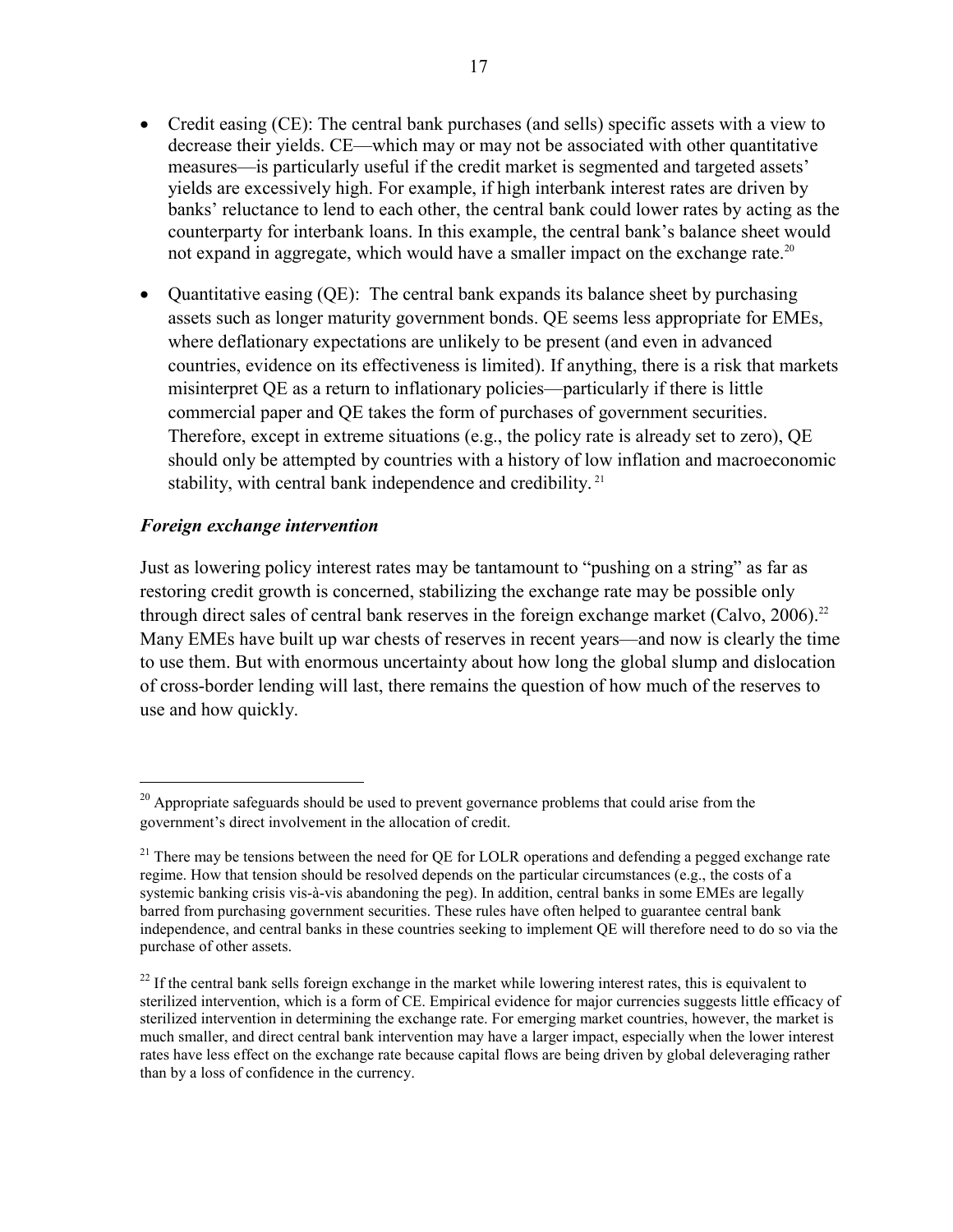

Figure 3. Policy Interest Rates in Emerging Market Economies (Median; In percentage points)

Source: National Authorities and IMF Staff calculations. Differentials based on the U.S. policy rate for all regions except Europe where it is based on the ECB policy rate. Country coverage based on the sample in Figure 1, subject to data availability on Bloomberg.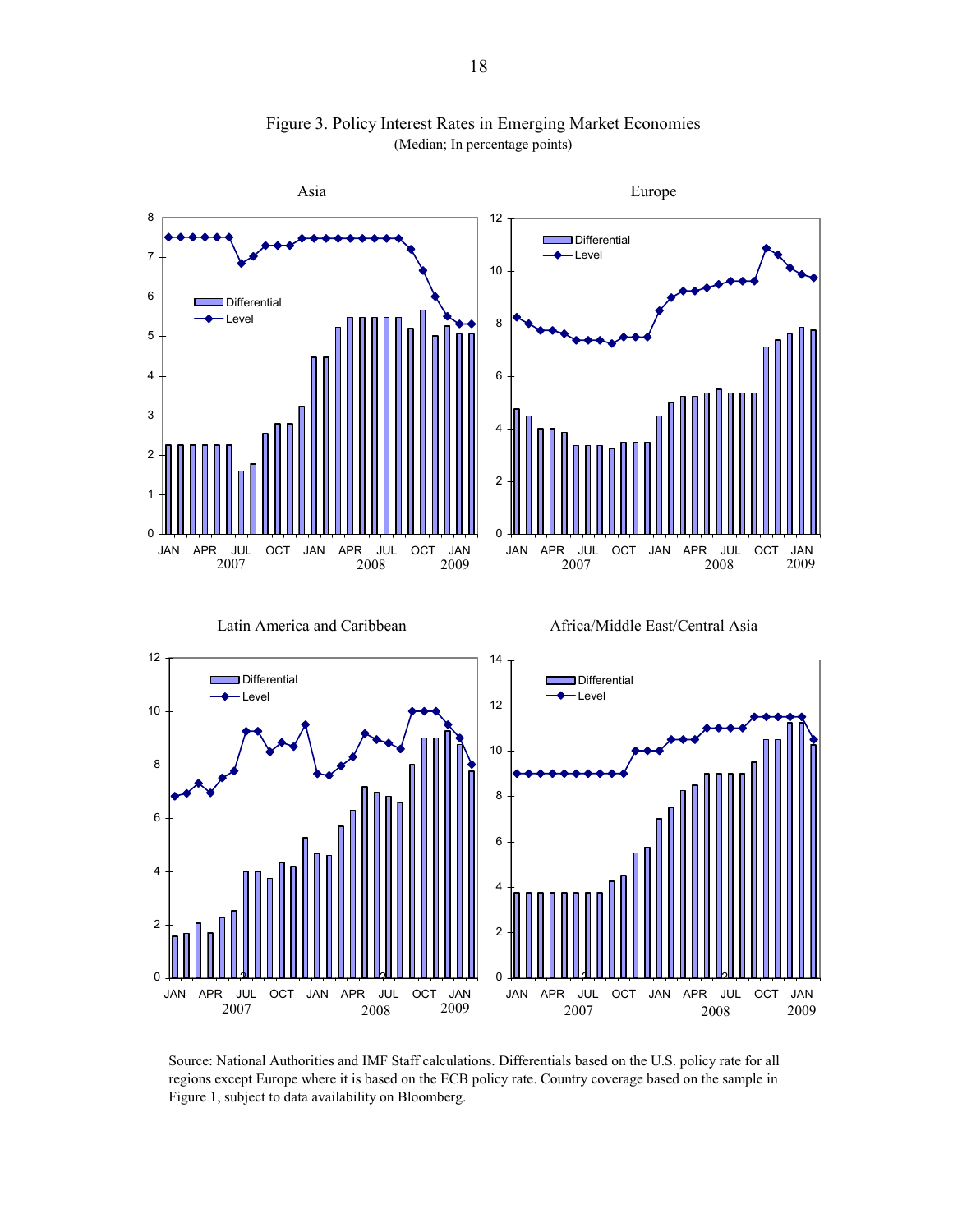Countries with pegged exchange rate regimes that decide to maintain the parity will, of course, have to use reserves for foreign exchange intervention, as necessary. For others, unless reserves appear to be ample even under relatively adverse scenarios regarding the resumption of financing, an effective risk management strategy requires the more limited use of reserves to achieve specific objectives. Policies should therefore include intervention to offset disorderly conditions, counter overshooting of the exchange rate, and provide foreign exchange liquidity to banks (which may otherwise be forced to default), while allowing some depreciation of the exchange rate to bring demand for, and availability of, foreign exchange into line with each other.<sup>23</sup> There are various possible mechanisms for extending foreign exchange liquidity to banks, including collateralized loans or currency swaps. This liquidity can also be used to target particular market segments that are crucial for restoring external sustainability (for example, the Brazilian central bank used its reserves during the 2002 crisis to extend trade credit to exporters through commercial banks). In general, the central bank should auction foreign exchange credit to banks, rather than engage in direct lending to the nonfinancial sector, which would entail greater commercial risk and raise concerns about governance. Alternatively, the central bank could use its reserves to guarantee foreign credit lines, provided credibility can be ensured by a sufficient amount of reserves and public debt sustainability. Although less effective than lending if the capital flows are drying up because of global factors, guarantees allow the central bank to conserve on the use of its foreign assets $24$ 

The central bank may also need to keep reserves in case of a systemic banking crisis. In dollarized banking systems, it would need foreign exchange reserves to stem runs on foreign currency deposits. Even if such deposits are limited, the expansion of domestic currency liquidity as the central bank acts as LOLR in a systemic banking crisis may become difficult to sterilize—resulting in inflation and a collapse of the currency. For example, during Indonesia's banking crisis in late 1997, the expansion of domestic liquidity could not be sterilized, contributing to the collapse of the rupiah. In these circumstances, foreign exchange reserves could be important for mopping up liquidity and restoring confidence.

# **B. Fiscal Policy**

The IMF's advice on fiscal policy for advanced economies has called for a timely, large, lasting, diversified, and sustainable fiscal stimulus that is coordinated across countries with a

 $^{23}$  As evidenced in the previous capital account crises and more recently in Russia, foreign exchange intervention aimed at more than offsetting disorderly conditions or countering overshooting of the exchange rate runs the significant risk of wasting scarce reserves with little effect on the exchange rate beyond the very short run.

<sup>&</sup>lt;sup>24</sup> If reserves are on-lent to resident borrowers, they cease to be reserves and instead become foreign currency assets; if reserves are used to guarantee foreign loans, they remain as reserves but there is a contingent shortterm drain on the central bank's foreign assets.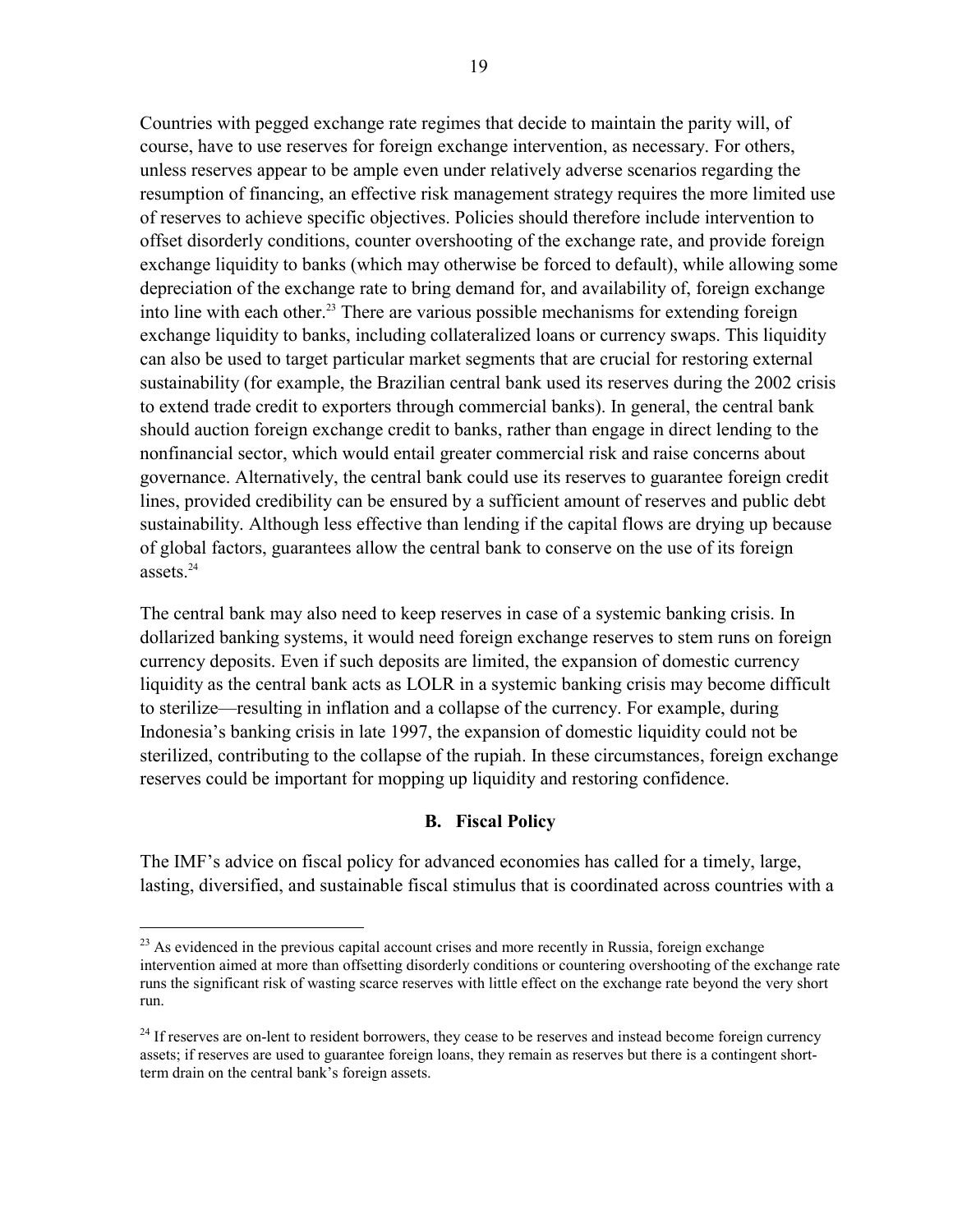commitment to do more if the crisis deepens.<sup>25</sup> Most EMEs face far stricter constraints on their fiscal space (i.e., reduced scope for financing a deficit without substantially increased borrowing costs), which limits them to pursuing a smaller (if any) fiscal expansion, while running the risk that adverse developments in capital markets may force them to reverse that stance.

Much of the spending and revenue policy advice for advanced economies remains relevant for EMEs, once scaled down for their smaller fiscal space. For example, stabilizing the financial sector remains a top priority.26 Investment expenditures and transfers targeting the unemployed or poorer households (which have a higher propensity to spend) are effective in both groups of countries, whereas subsidies to specific industries and hard-to-reverse expenditures, such as increases in the public sector wage bill or the introduction of new entitlement programs, are not recommended.<sup>27</sup> We review in more detail below why specific measures can be more or less effective in EMEs.

Many EMEs face multiple constraints on using fiscal policy to stimulate demand. As discussed in Section III, countries where there have been unsustainable asset booms and there is now a large debt overhang will likely have to devote fiscal resources to debt/financial sector restructuring, leaving correspondingly less space for fiscal expansion to support demand. Relatedly, where bank soundness is in doubt, maintaining sufficient fiscal space to make deposit guarantees credible is of paramount importance.<sup>28</sup> Even countries without debt overhang problems that come into the crisis with excessive fiscal deficits or public debt—or that have current account deficits that can no longer be financed—have little room for maneuver. Likewise, loss of revenues—particularly commodity-related or import-related indirect taxes—may also constrain fiscal space. More generally, given weaker budgetary processes, some EMEs have less scope than advanced countries for fiscal expansion without undermining confidence in debt sustainability. Indeed, in the past, fiscal policy in emerging market countries has typically been procyclical because EME business cycles tend to be

 $25$  See, for example, Spilimbergo and others (2008).

<sup>&</sup>lt;sup>26</sup> Calvo, Izquierdo, and Talvi (2006) document that EMEs have recovered from output collapses following systemic sudden stops with virtually no recovery in either domestic or foreign credit ("Phoenix Miracles"). However, such recoveries may be less likely in the current scenario given much less scope for EMEs to export their way out of the crisis than in previous crisis episodes.

 $27$  For a comprehensive review of the pros and cons of different spending and revenue measures, see Spilimbergo and others (2008); this paper also discusses measures to help maintain medium-term debt sustainability. IMF (2009) summarizes the projected impact of the current crisis on the public finances of G-20 countries.

<sup>&</sup>lt;sup>28</sup> If the cost of deposit guarantees is expected to be monetized, that would place large pressures on the exchange rate, which could further contribute to a run on domestic currency deposits.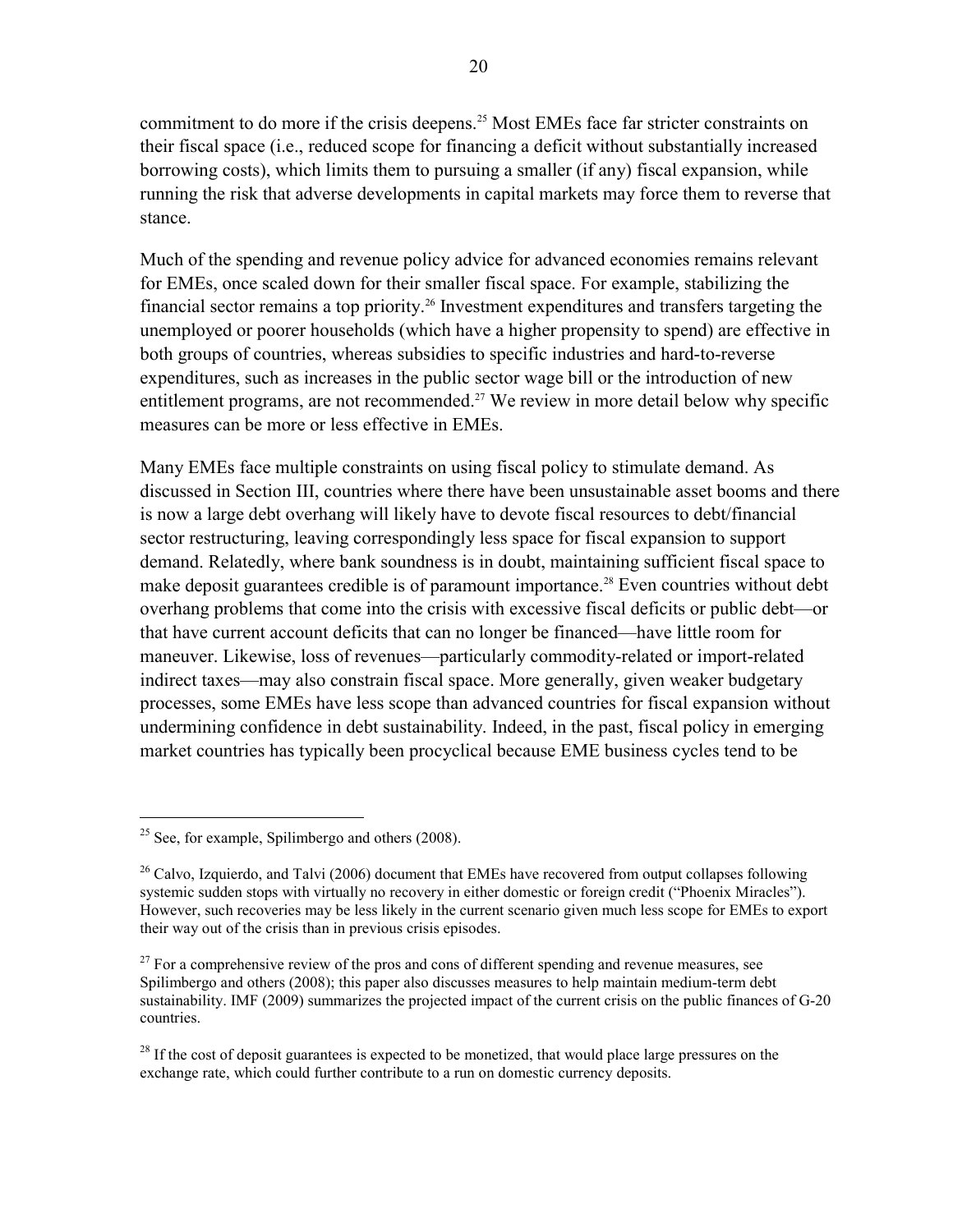driven by capital flows, and when inflows fall sharply, financing an expansionary fiscal stance becomes impossible.<sup>29</sup>

Experience from past EME capital account crises suggests fiscal consolidation was critical in restoring confidence in the presence of debt sustainability problems (e.g., Brazil and Turkey). But in episodes where debt sustainability was not a major issue (notably the East Asian crisis), fiscal adjustment did not seem to boost confidence. Ghosh and others (2002) review the experience from major capital account crises and conclude that fiscal adjustment that is unnecessary from a medium-term perspective is unlikely to have favorable confidence effects. However, matters become more complicated in the presence of prospective fiscal costs from a banking crisis (unfortunately, many EMEs currently fall into this gray category). But even then, a well-articulated and credible medium-term fiscal framework can be more beneficial than a short-term fiscal tightening. Countries that do have fiscal space face two questions. Would such expansion be effective in stimulating output (beyond the direct impact of higher government expenditure on aggregate demand)? And how best can the available fiscal space be used?

# **Effectiveness of conventional fiscal policy**

1

Theory suggests that an expansionary fiscal stance—an increase in government spending or a reduction in taxes—is likely to be more effective in stimulating aggregate demand if the economy is relatively closed to trade flows, uses monetary policy to prevent or limit the appreciation of the currency, $30$  has substantial spare capacity, has a high proportion of creditconstrained households or firms, and has a sustainable public debt position. Along most dimensions, conditions in EMEs are less conducive to fiscal policy effectiveness.<sup>31</sup> Existing empirical studies appear to broadly support this view (Box 3).

 $^{29}$  A well-developed domestic securities market can help to deliver increased fiscal space, although achieving meaningful changes in market development over a short time is likely to be difficult.

<sup>&</sup>lt;sup>30</sup> This result follows from the Mundell-Fleming model and presumes that higher interest rates from the fiscal stimulus will induce an incipient capital inflow and a corresponding monetary expansion. If the fiscal deficit leads to a wider risk premium and capital outflows, then the fiscal expansion will have a smaller effect under pegged exchange rate regimes compared with flexible exchange rate regimes.

<sup>&</sup>lt;sup>31</sup> One exception is the share of credit-constrained households and firms, which is likely to be greater in EMEs than in advanced economies. On the other hand, depending upon the income distribution, the proportion of aggregate consumption by credit-constrained consumers may not be much larger. The other factors listed generally point to fiscal policy being less effective in EMEs. Perhaps the most critical is debt sustainability, where EMEs tend to be under particular investor scrutiny. When there are doubts about the sustainability of the public finances, fiscal multipliers will be smaller and may even be negative because the fiscal expansion leads to an increase in risk premiums. A final consideration not mentioned in the text is that EMEs have greater need for public infrastructure than advanced economies, making for a more favorable impact on potential growth, provided the financing is available.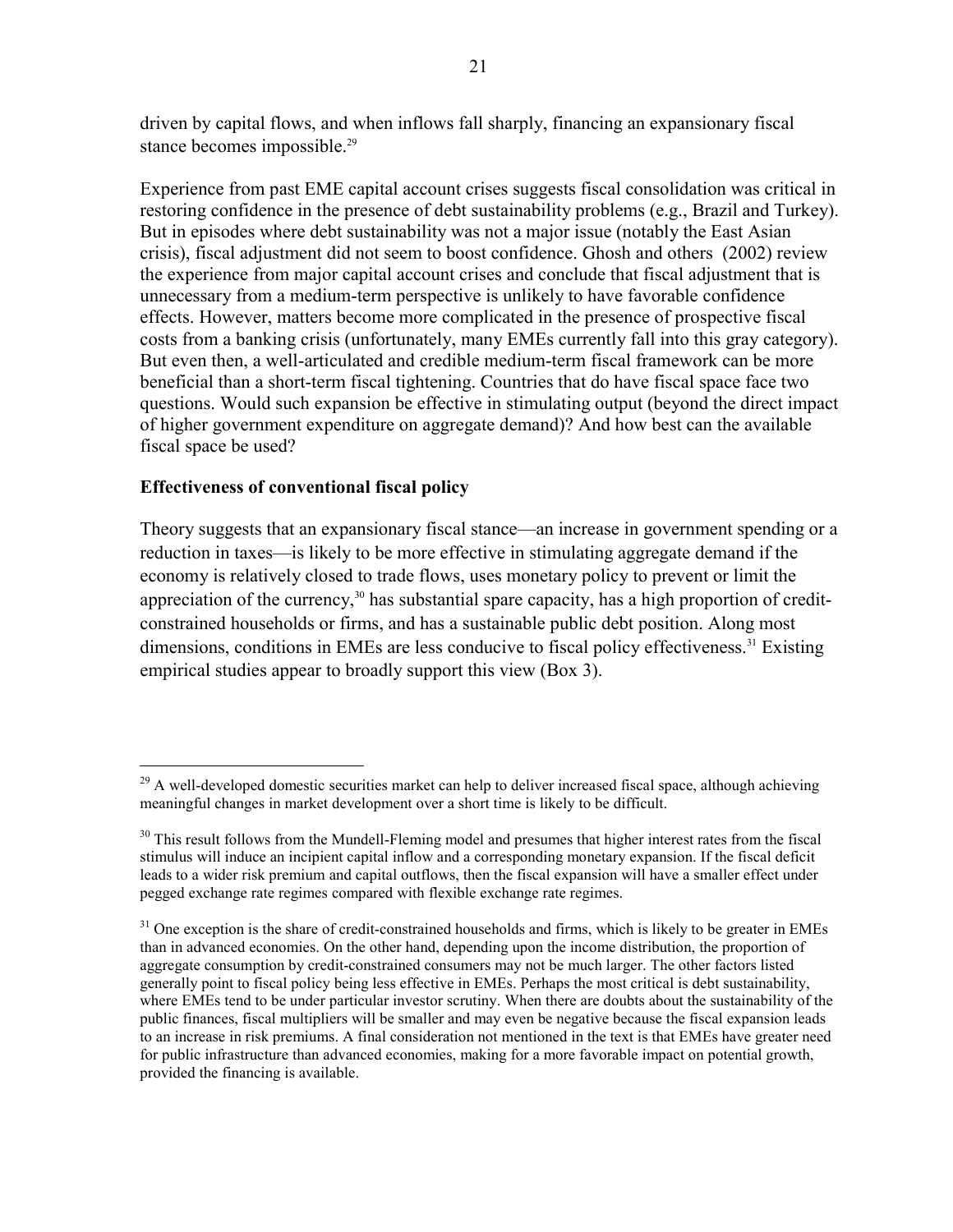# **Box 3. Evidence on Effectiveness and Procyclicality of Fiscal Policy in EMEs**

Empirical evidence supports the view that fiscal policy tends to have smaller and more transient stimulative effects in EMEs than in advanced economies (Spilimbergo and others, 2009). Perhaps as a result, or because of limited fiscal space, the evidence also suggests that EMEs typically pursue less countercyclical policy:

- IMF (2008)—based on dynamic panel estimation—finds that the medium-term impact of a discretionary fiscal expansion on output in EMEs is negative (compared to a small positive effect in advanced economies), although in both cases the immediate impact is positive but small. Ilzetzki and Vegh (2008) employ a quarterly panel VAR) and find that the output response to higher government spending is larger in EMEs at the one-quarter horizon, but at longer horizons the effect in EMEs is much smaller than in advanced economies. Ghosh and Rahman (2008) find small and generally negative (i.e., non-Keynesian) multipliers in both advanced and emerging market economies, particularly when public debt is high.
- Freedman and others (2009) estimate the effect in a simulated macro model and find an immediate positive effect in Asian EMEs of a similar magnitude to that for advanced economies (although this is dependent on the assumption made about the monetary policy response). However, again there is a negative effect in the medium term that is more pronounced than in advanced economies.
- However, Ortiz and others (2009) focus on a sample of 22 episodes of "Systemic Sudden Stops," and find that countries with tighter fiscal policy experienced sharper contractions than those with a looser stance (although that partly reflects better fundamentals in the countries that could "afford" a looser fiscal stance). Other

 $\mathcal{L}_\text{max}$  , where  $\mathcal{L}_\text{max}$  , we have the set of  $\mathcal{L}_\text{max}$ 

| <b>Fiscal Policy Regression</b> |          |         |  |  |  |  |  |
|---------------------------------|----------|---------|--|--|--|--|--|
|                                 | coef.    | t-stat. |  |  |  |  |  |
|                                 |          |         |  |  |  |  |  |
| Advanced economies              |          |         |  |  |  |  |  |
| Output gap                      | $-18.92$ | $-2.86$ |  |  |  |  |  |
| Pegged regimes*output gap       | 30.69    | 2.63    |  |  |  |  |  |
| Intermediate regimes*output gap | $-10.21$ | $-1.38$ |  |  |  |  |  |
| Number of observations, $R^2$   | 300      | 0.63    |  |  |  |  |  |
|                                 |          |         |  |  |  |  |  |
| Emerging market countries       |          |         |  |  |  |  |  |
| Output gap                      | $-7.86$  | $-1.10$ |  |  |  |  |  |
| Pegged regimes*output gap       | 30.89 a  | 2.76    |  |  |  |  |  |
| Intermediate regimes*output gap | 11.62    | 1.35    |  |  |  |  |  |
| Number of observations, $R^2$   | 174      | 0.50    |  |  |  |  |  |

<sup>a</sup>The combined coefficient on the output gap (including regime interaction) is positive and significant at the 10 percent level; this indicates procyclical fiscal policy.

authors find the effects of fiscal policy to be context specific. Clements, Flores, and Leigh (2009) apply the Global Integrated Monetary and Fiscal Model (GIMF) to Colombia and find that the stabilizing role of fiscal policy depends critically on financing conditions. Meanwhile, Mendoza and Ostry (2008) and Celasun, Debrun, and Ostry (2006) discuss the constraints on expansionary fiscal policy in EMEs given the nature of shocks they face and debt sustainability concerns.

There is also evidence that policy has tended to be less countercyclical in EMEs, particularly those with a fixed exchange rate, where there is evidence for procyclical fiscal policy (see the accompanying table).  $<sup>1</sup>$  A</sup> positive coefficient on the output gap implies a procyclical policy. This evidence suggests that EMEs face particular constraints in implementing a countercyclical policy stance, compared with advanced economies.

<sup>&</sup>lt;sup>1</sup> Regression of fiscal stance on output gap (with regime interactions) and other control variables (inflation, public debt ratio, government expenditure ratio, and domestic interest rate; coefficients not reported). A negative coefficient on the output gap indicates countercyclical fiscal policy under floating regimes (the omitted regime category). Fiscal stance defined as cyclically neutral general government balance minus actual balance; increase in fiscal stance represents a fiscal expansion. Output gap defined as logarithm of actual output relative to potential. A coefficient of 1 implies a .01 percentage point fiscal loosening in response to a 1 percent increase in the output gap.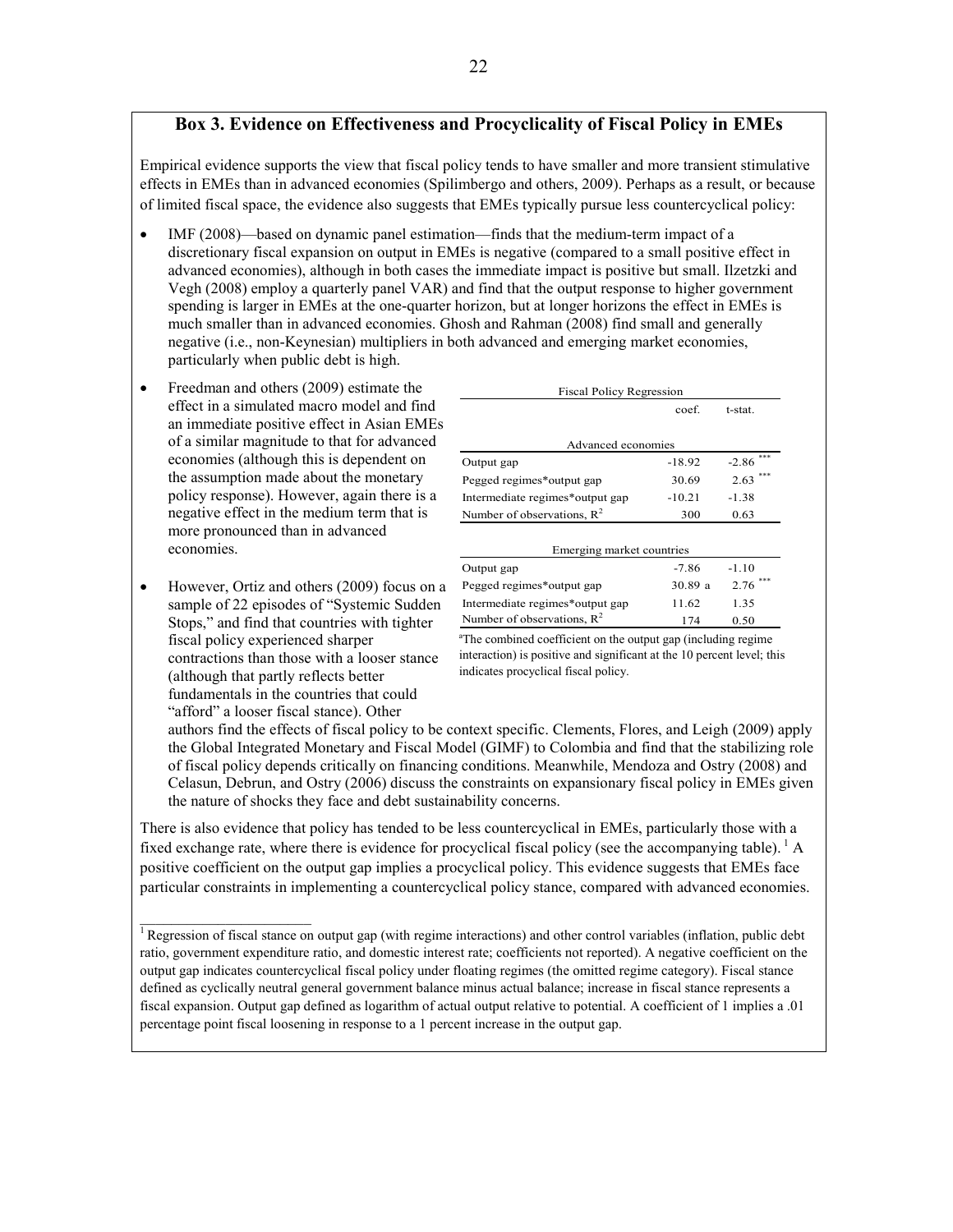#### **Using available fiscal space**

#### *Automatic stabilizers*

Automatic changes in expenditure or tax revenue that are driven by the business cycle are more timely, better targeted (for example, recipients of unemployment benefits are more likely to spend than save), and more credibly reversed (reducing concerns about debt sustainability) than discretionary changes in policy. Therefore, as a first response, the authorities should allow automatic stabilizers to operate fully. This might involve overriding some existing fiscal rules, for instance by providing central government funding to local governments whose programs are hindered by balanced budget rules (or constrained by financing difficulties).32 However, automatic stabilizers tend to be relatively small in EMEs (reflecting a smaller public sector and less extensive social transfers, as well as less progressive income taxes), so that a discretionary policy response—where feasible—will likely be necessary.

#### *Discretionary measures*

 $\overline{a}$ 

Discretionary increases in spending or tax cuts should be targeted to achieve maximum impact. For example, protecting the poor and other vulnerable groups would not only have a stimulative impact (as they have a high marginal propensity to consume), but would also provide a social safety net. Although income tax cuts are likely to be less effective in EMEs, because the tax base tends to be narrow—often consisting largely of the wealthy or middle classes—and tax cuts are therefore unlikely to be spent, cuts to payroll and consumption taxes could have a greater impact on the poor and thus be more effective. Explicitly temporary reductions in consumption tax rates may be more effective in the short run as they provide incentives to bring forward consumption to the current period. Large consumption tax cuts targeted on big-ticket items may be more effective than small cuts on a wide range of goods, by achieving greater salience or visibility (although this strategy may also be more distortionary and pose a greater risk of producer capture).

Increasing government capital expenditure may be easier to achieve in the short term, assuming that "shovel-ready" projects exist and there is institutional capacity within the public sector to rapidly scale up the capital budget. Given the likelihood of a prolonged downturn, there is a greater scope for relying on infrastructure investment despite implementation lags. Moreover, given larger infrastructural needs in emerging market economies, the impact on potential growth could be larger than in advanced economies. (By the same token, however, the import content of investment expenditure—and hence leakage of stimulus—is probably higher.) Because all government spending is spent, whereas some tax cuts are saved, expenditure measures ought to have a greater impact on aggregate

<sup>&</sup>lt;sup>32</sup> Commodity-exporting countries that derive a large portion of government revenue from royalties related to natural resource extraction that are paid by foreign corporations will tend to experience a significant decline in revenues as a result of the fall in global demand for commodities. This should not be thought of as an automatic stabilizer, however, because the reduced tax liability is experienced by external rather than domestic taxpayers.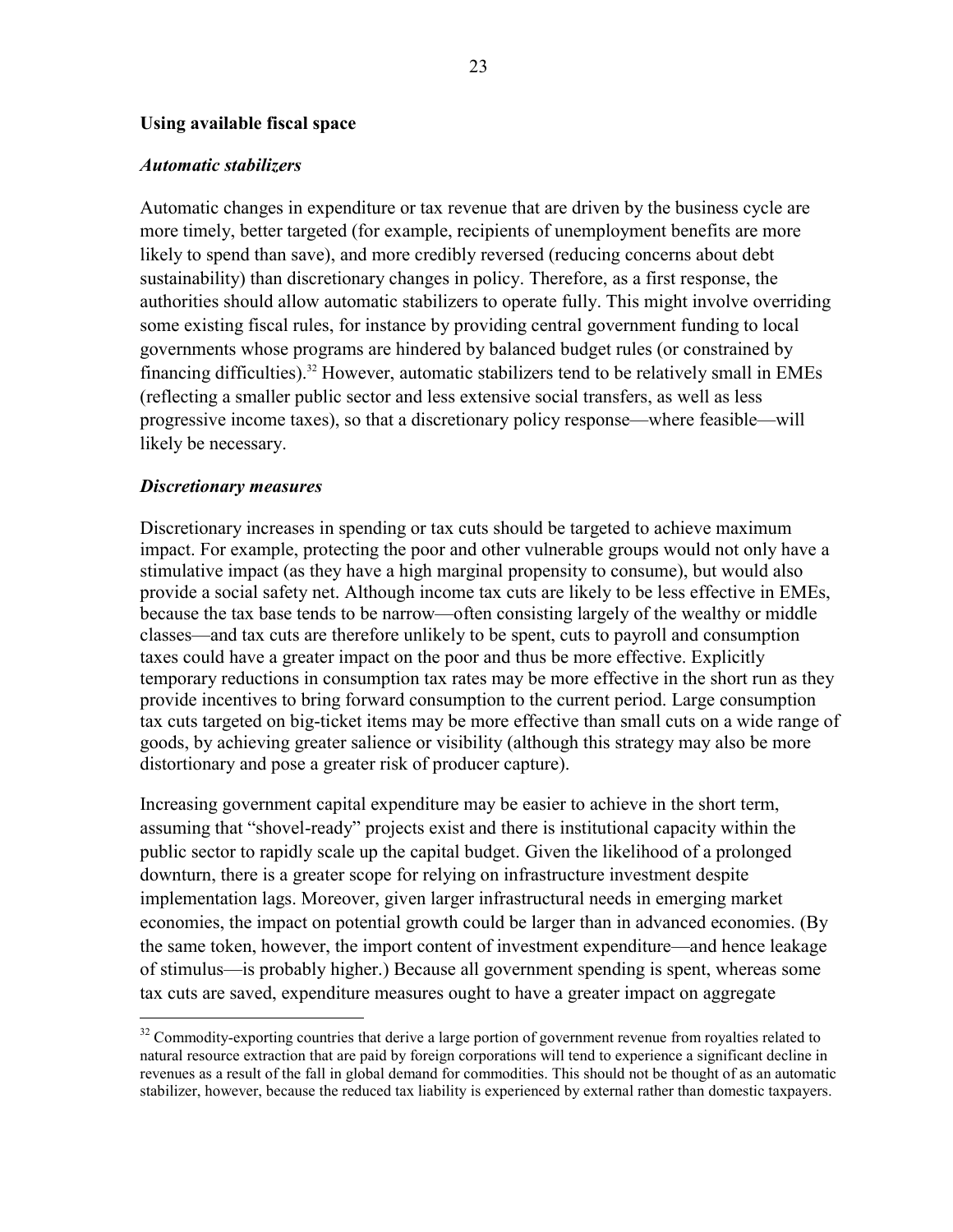demand. However, increases to recurrent expenditure are risky, as they are hard to reverse once the need for additional stimulus has passed and could therefore have negative implications for debt sustainability that more than offset any short-term stimulative effect.

# *Government guarantees*

 $\overline{a}$ 

Government guarantees on (domestic) bank lending could be an effective means of maintaining existing levels of private sector demand under certain circumstances (Box 4).<sup>33</sup> This measure might be preferable to tax cuts or expenditure increases where domestic credit is a key driver of economic activity, not least because functioning credit markets may be a precondition for the success of conventional fiscal policy interventions. If the government

# **Box 4. Credit Guarantee Schemes: Principles and Design Issues**<sup>1</sup>

Government guarantees of bank lending could be a useful form of fiscal stimulus when other (and less distortionary) policy options are constrained and where the shock to demand has come mainly through a sharp reduction in the supply of bank credit due to higher perceived credit risk (as opposed to deleveraging).

Assuming that a credit guarantee scheme could help, what are the principal design issues?

- **Adverse selection** is a key concern: banks may seek to offload credit risk by tapping government guarantees of their worst existing loans. Limiting guarantees to new lending and to sectors where the government can easily verify the quality of the borrower (e.g., because the loan is fully collateralized) is one means of reducing adverse selection.
- **Moral hazard** problems apply more to new lending: banks may take on more risky loans with a government guarantee. Offering only partial guarantees is one means of reducing this problem, although in this case the guarantee may be insufficient to encourage new lending.
- **Additionality** is another worry: banks may not make any additional loans, but merely reduce their risk exposure. Because money is fungible, this is hard to overcome. However, if banks are able to reduce their risk exposure for a given loan portfolio, they ought to be able to expand their balance sheet, even if less than one-for-one with the volume of loans guaranteed.
- **Bank bailouts**: persuading banks to increase their lending while avoiding principal-agent problems (adverse selection and moral hazard) may be easier in the context of broader government intervention in the banking sector. For instance, lending targets could be a condition of government recapitalization of undercapitalized banks, and the government may be able to more easily control and monitor the behavior of banks in which it has an equity stake. However, this raises the risk of political interference, inefficient directed lending, or even outright corruption, particularly in countries with relatively weak governance.
- **Fiscal sustainability** is a key consideration for all fiscal policy interventions. However, because credit guarantees are contingent liabilities, exposure needs to be monitored particularly carefully as a deterioration in external conditions could radically increase the government's overall exposure.

<sup>1</sup>This box draws on insights from a background note prepared by Fletcher, Mati, and van Elkan (2009).

<sup>&</sup>lt;sup>33</sup> Government guarantees could be offered, for example, in concert with injections of central bank liquidity, as with the Federal Reserve's Term Asset-Backed Loan Facility (TALF).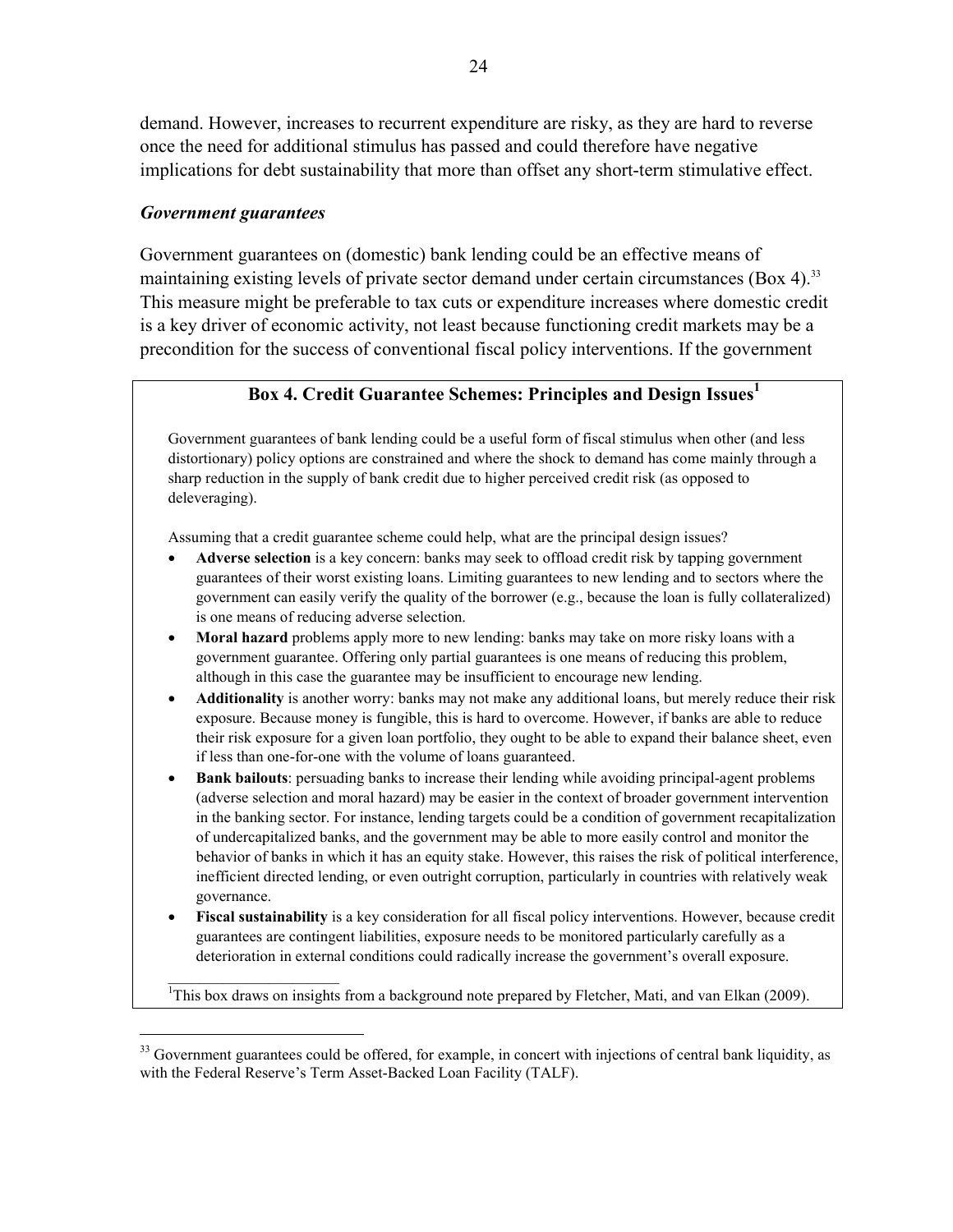would not expect to be "on the hook" for the full amount guaranteed (because only a fraction would be likely to default), then each dollar allocated to the guarantee scheme would have a multiplicative impact. However, the contingent liability could balloon in value if conditions were to deteriorate rapidly, perhaps undermining the ability of the government to undertake other necessary fiscal measures. To reduce such risks and protect the government's balance sheet, government guarantees could in practice be provided only for high-quality assets of banks and jointly with government support for recapitalization. There should also be transparency about the full extent of the government's contingent liabilities.<sup>34</sup> Although guarantee schemes already exist in many advanced and some emerging market countries (e.g., for small businesses), any significant expansion would require careful design to minimize moral hazard and adverse selection problems.

#### **V. CONCLUSIONS**

The current financial turmoil is confronting emerging market economies with two shocks: a "sudden stop" of capital inflows resulting from the global deleveraging process, and a collapse in export demand associated with the global slump. The deleveraging process has had particularly negative repercussions for countries that had foreign currency credit booms and now face large debt overhangs. This note has outlined measures to ameliorate the debt overhang and macroeconomic policies to bring about recovery. Countries' individual circumstances vary, and this note has therefore highlighted a diverse range of policy options, including policies to address bankruptcies and debt restructuring, conventional and unconventional monetary and exchange rate policies, and fiscal policy options that respect the limited fiscal space that EMEs often face. One conclusion that bears repeating is the crucial importance of putting in place a credible exit strategy. Only with such a strategy can policies be sufficiently bold to restore confidence and help stem the slide in activity in the short run without jeopardizing long-term sustainability or sacrificing EMEs' hard-won gains in policy credibility.

1

 $34$  Full disclosure of explicit contingent liabilities is desirable for effective identification and management of fiscal risks. But reporting on implicit guarantees might not be appropriate if it were perceived as a blanket guarantee of financial assistance resulting in moral hazard (Cebotari and others, 2008).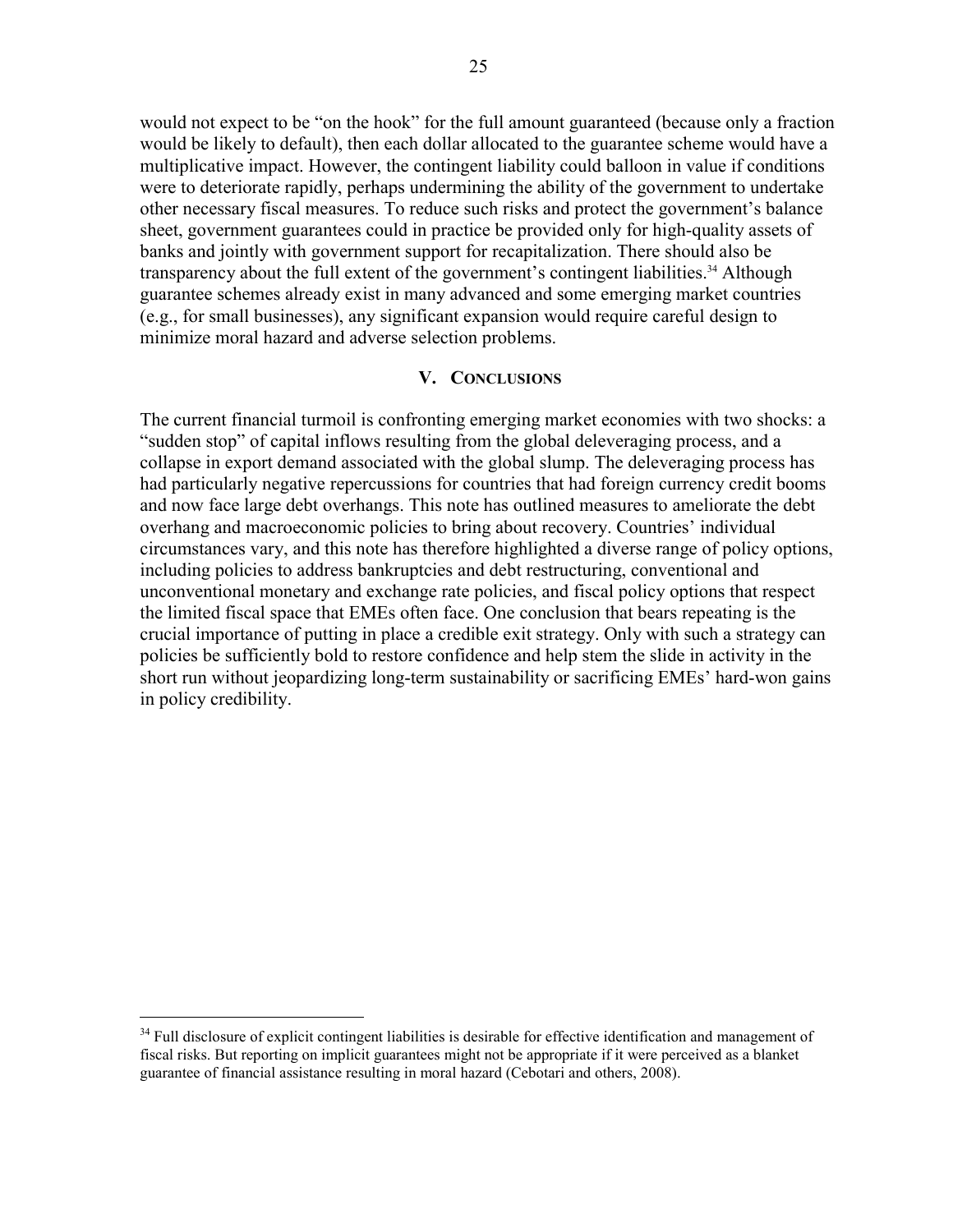#### **REFERENCES**

- Andrews, Michael, 2006, "Issuing Government Bonds to Finance Bank Recapitalization and Restructuring: Design Factors That Affect Banks' Financial Performance," in Bank Restructuring and Resolution, ed. by David Hoelscher (Washington: International Monetary Fund).
- Ariyoshi, Akira, Karl Habermeier, Bernard Laurens, Inci Ötker-Robe, Jorge Iván Canales-Kriljenko, and Andrei Kirilenko, 2000, *Capital Controls: Country Experiences with Their Use and Liberalization*, IMF Occasional Paper No. 190 (Washington: International Monetary Fund).
- Basurto, Gabriela and Atish Ghosh, 2001, "The Interest Rate–Exchange Rate Nexus in Currency Crises," *IMF Staff Papers*, Vol. 47 (Special Issue), pp. 99–120.
- Calvo, Guillermo, 2006, "Monetary Policy Challenges in Emerging Markets: Sudden Stop, Liability Dollarization, and Lender of Last Resort," NBER Working Paper No. 12788 (Cambridge, Massachusetts: National Bureau of Economic Research).
	- ———, Alejandro Izquierdo, and Ernesto Talvi, 2006, "Phoenix Miracles in Emerging Markets: Recovering Without Credit from Systemic Financial Crises," NBER Working Paper No. 12101 (Cambridge, Massachusetts: National Bureau of Economic Research).
- Cebotari, Aliona, and others, 2008, *Fiscal Risks: Sources, Disclosure, and Management*  (Washington: International Monetary Fund, Fiscal Affairs Department).
- Celasun, Oya, Xavier Debrun, and Jonathan D. Ostry, 2006, "Primary Surplus Behavior and Risks to Fiscal Sustainability in Emerging Market Countries: A 'Fan-Chart' Approach," *IMF Staff Papers,* Vol. 53, No. 3, pp. 401–25.
- Chamon, Marcos, and Ricardo Hausmann, 2005, "Why Do Countries Borrow the Way They Borrow?" in *Other People's Money: Debt Denomination and Financial Instability in Emerging Market Economies*, ed. by Barry Eichengreen and Ricardo Hausmann (Chicago: University of Chicago Press), pp. 218–32.
- Clements, Benedict, Enrique Flores, and Daniel Leigh, 2009, "Monetary and Fiscal Policy Options for Dealing with External Shocks: Insights from the GIMF for Colombia," IMF Working Paper 09/59 (Washington: International Monetary Fund).
- Djankov, Simeon, 2008, "Bankruptcy Regimes during Financial Distress" (unpublished; Washington: World Bank).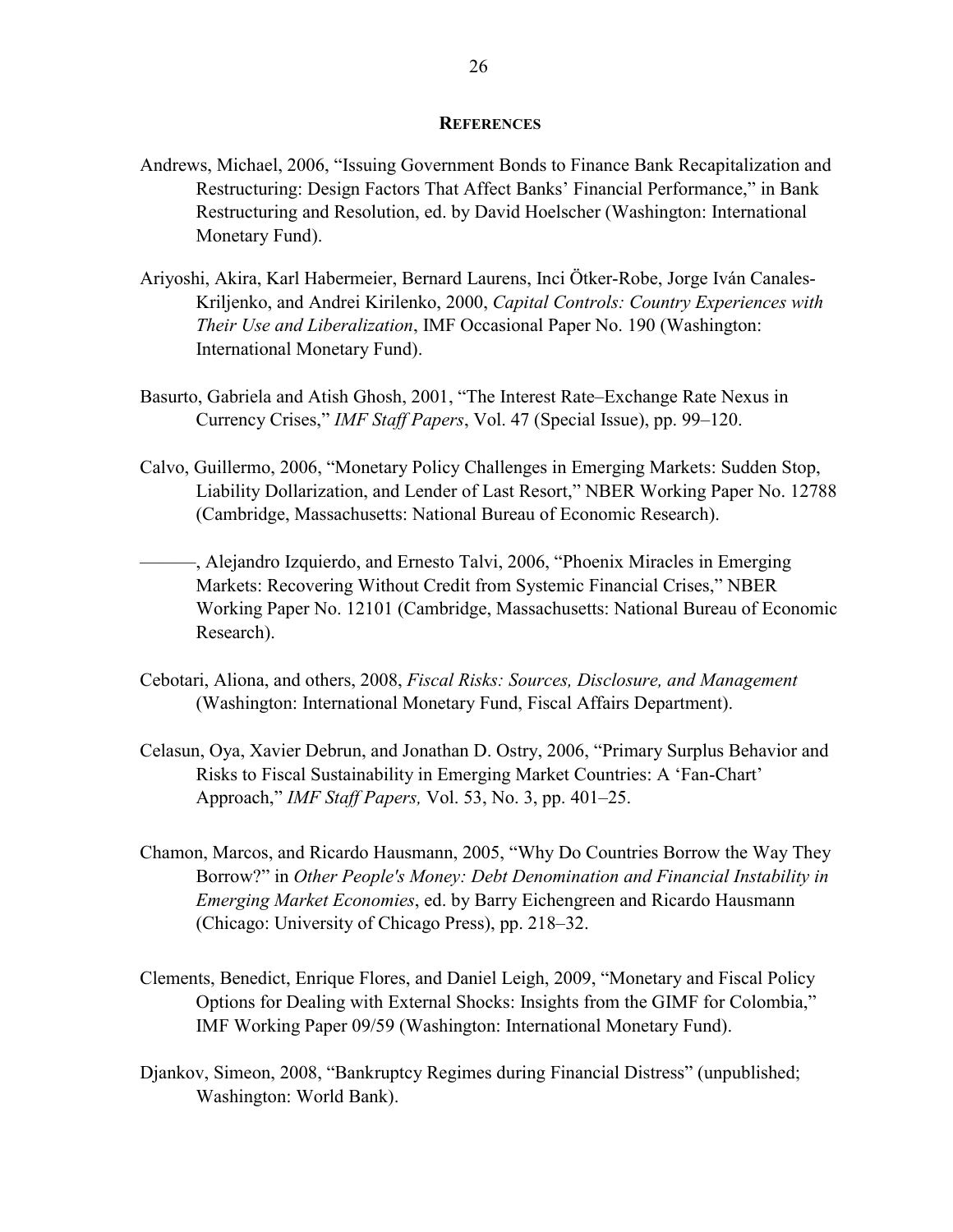- ———, Oliver Hart, Caralee McLiesh, and Andrei Shleifer, 2008, "Debt Enforcement around the World," *Journal of Political Economy*, Vol. 116 (December), pp. 1105– 149.
- Dornbusch, Rudiger, 2002, "Malaysia's Crisis: Was It Different?" in *Preventing Currency Crises in Emerging Markets*, Sebastian Edwards and Jeffrey Frankel, NBER Conference Report (Chicago: University of Chicago Press), pp. 441–54.
- Fletcher, Kevin, Amine Mati, and Rachel van Elkan, 2009, "A Credit Guarantee Scheme for Turkey: Is One Warranted?" (unpublished; Washington: International Monetary Fund).
- Freedman, Charles, Michael Kumhof, Douglas Laxton, and Jaewoo Lee, 2009, "The Case for Global Fiscal Stimulus," IMF Staff Position Note 09/03 (Washington: International Monetary Fund).
- Furman, Jason, and Joseph Stiglitz, 1998, "Economic Crises: Evidence and Insights from East Asia," *Brookings Papers on Economic Activity*: *2*, Brookings Institution, pp. 1– 136.
- Ghosh, Atish, and Lupin Rahman, 2008, "The Impact of Fiscal Adjustment on Economic Activity" (unpublished; Washington: International Monetary Fund).
- Ghosh, Atish, Timothy D. Lane, Marianne Schulze-Gattas, Ales Bulir, A. Javier Hamann, and Alex Mourmouras, 2002, *IMF-Supported Programs in Capital Account Crises: Design and Experience*, IMF Occasional Paper No. 210 (Washington: International Monetary Fund).
- Goldfajn, Ilan, and Poonam Gupta, 2003, "Does Monetary Policy Stabilize the Exchange Rate Following a Currency Crisis," *IMF Staff Papers*, Vol. 50, No. 1, pp. 90–114.
- Hemming, Richard, Michael Kell, and Selma Mahfouz, 2002, "The Effectiveness of Fiscal Policy in Stimulating Economic Activity—A Review of the Literature," IMF Working Paper 02/208 (Washington: International Monetary Fund).
- Hoelscher, David S., ed., 2006, *Bank Restructuring and Resolution* (Washington: International Monetary Fund).
	- ———, and Marc Quintyn, 2003, *Managing Systemic Banking Crises*, IMF Occasional Paper No. 224 (Washington: International Monetary Fund).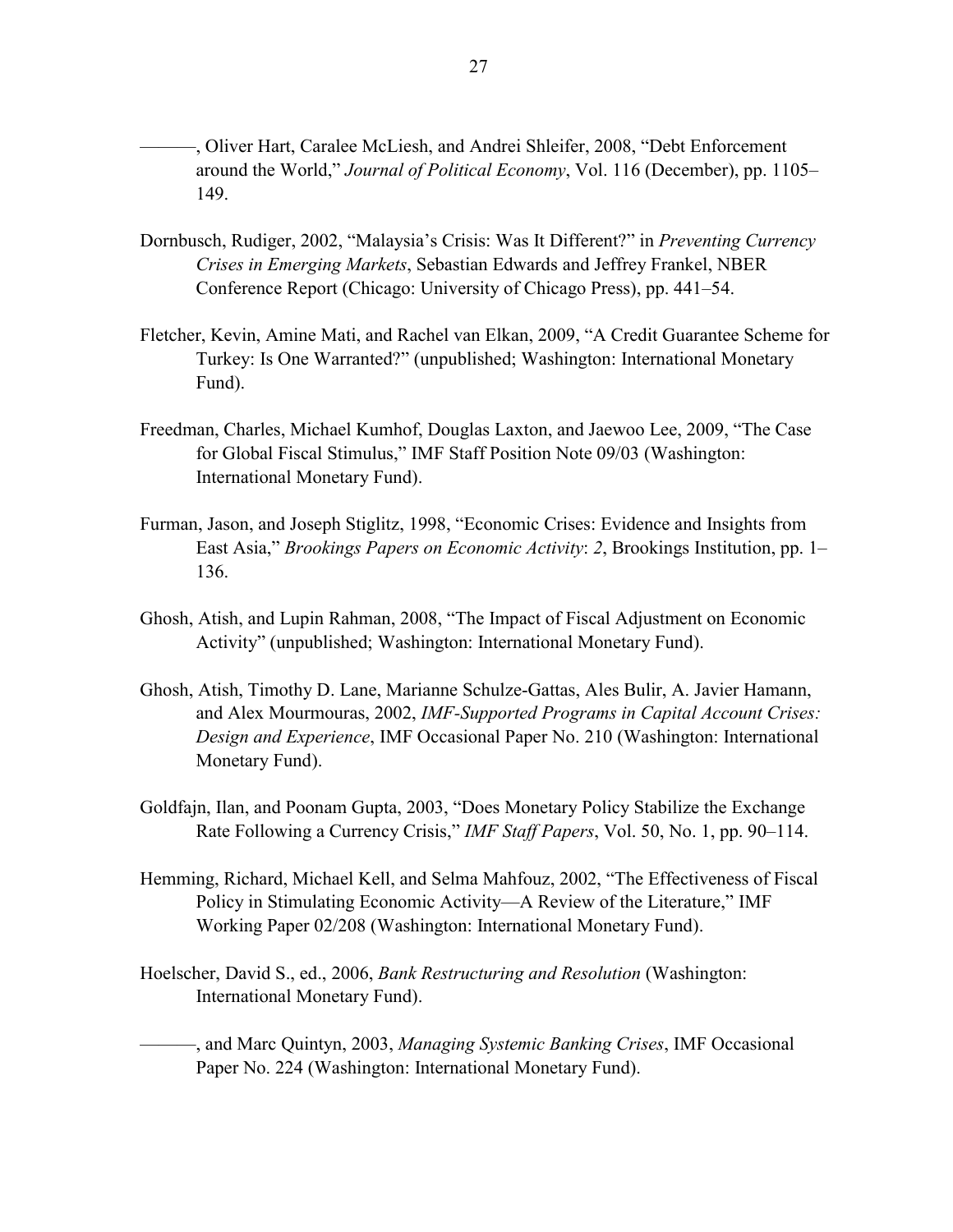- Ilztetzki, Ethan, and Carlos A. Vegh, 2008, "Procyclical Fiscal Policy in Developing Countries: Truth or Fiction?" NBER Working Paper No. 14191 (Cambridge, Massachusetts: National Bureau of Economic Research).
- International Monetary Fund, 2008, "Fiscal Policy as a Countercyclical Tool,' Chapter 5 in *World Economic Outlook* (Washington, October).
- ———, Fiscal Affairs Department, 2009, "The State of Public Finances: Outlook and Medium-Term Policies After the 2008 Crisis" (Washington). Available at: www.imf.org/external/np/pp/eng/2009/030609.pdf.
- IMF Independent Evaluation Office, 2003, *The IMF and Recent Capital Account Crises: Indonesia, Korea, Brazil*, IEO Evaluation Report (Washington: International Monetary Fund).
- Kaplan, Ethan, and Dani Rodrik, 2002, "Did the Malaysian Capital Controls Work?" in *Preventing Currency Crises in Emerging Markets*, ed. by Sebastian Edwards and Jeffrey Frankel, NBER Conference Report (Chicago: University of Chicago Press), pp. 393–431.
- Kim, Woochan, and Yangho Byeon, 2002, "Restructuring Korean Banks' Short-Term Debts," in *Korean Crisis and Recovery*, ed. by David Coe and Se-Jik Kim (Washington: International Monetary Fund; Seoul: Korea Institute for International Economic Policy), pp. 405–48.
- Kraay, Aart, 2003, "Do High Interest Rates Defend Currencies During Speculative Attacks?" *Journal of International Economics*, Vol. 59 (March), pp. 297–321.
- Laeven, Luc, 2009, "Principles of Household Debt Restructuring" (unpublished; Washington: International Monetary Fund).
- Lahiri, Amartya, and Carlos Vegh, 2002, "On the Non-Monotonic Relation Between Interest Rates and the Exchange Rate" (unpublished; Los Angeles: University of California at Los Angeles).
- Lane, Timothy D., Atish Ghosh, A. Javier Hamann, Steven Phillips, Marianne Schulze-Gattas, and T.M. Tsikata, 1999, *IMF-Supported Programs in Indonesia, Korea and Thailand*, IMF Occasional Paper No. 178 (Washington: International Monetary Fund).